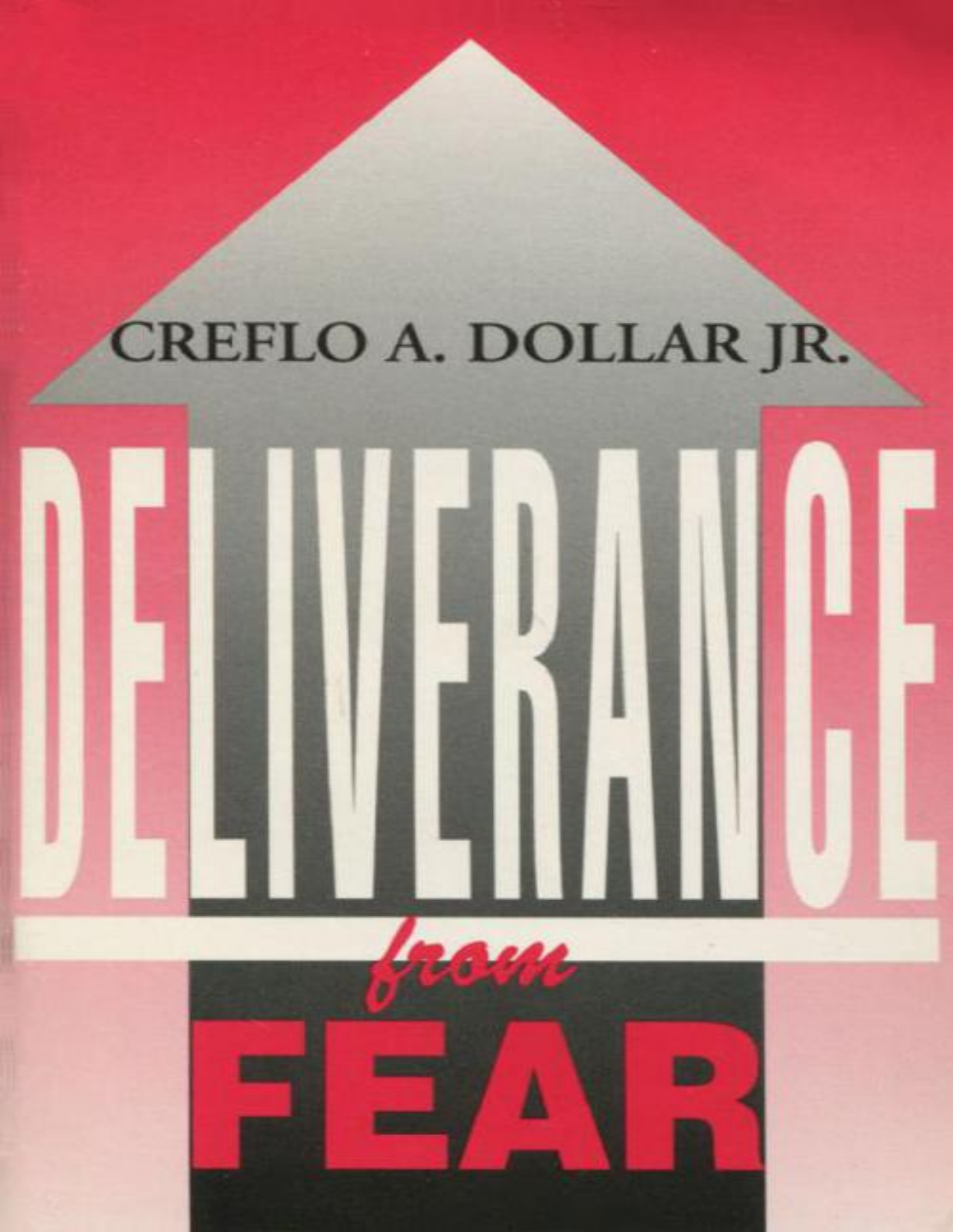<span id="page-1-0"></span>

**Deliverance From**

**Fear**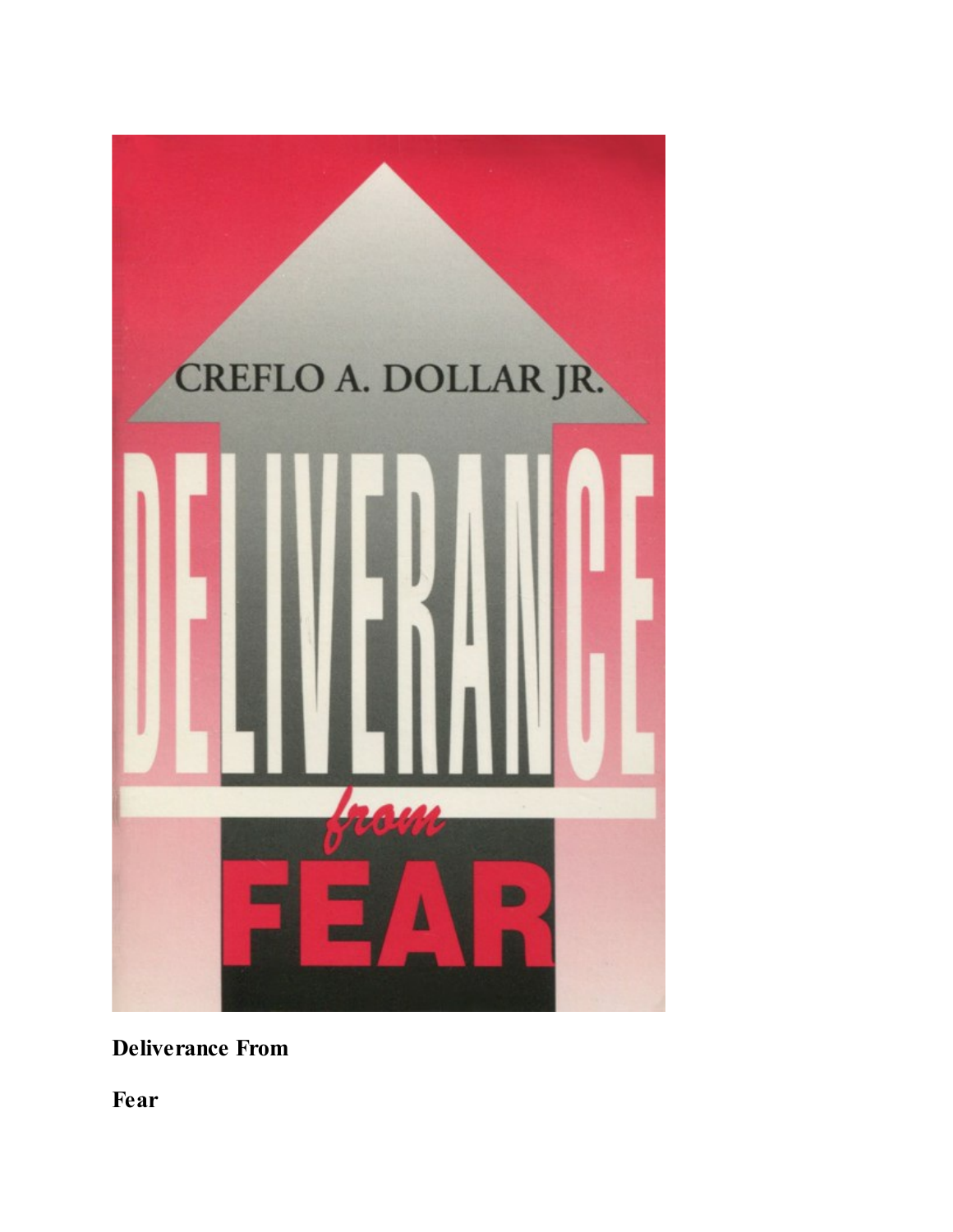#### **by**

#### **Creflo A. Dollar Jr.**

Editorial services provided by:

David Holland

Cover design by:

Personal Retouch

Marcus and Elizabeth Macon

188 Clydesdale Lane

Mableton, GA 30059

404 944-1223

Unless otherwise indicated, all Scripture quotations are

from the *King James Version* of the Bible.

ISBN: 1-885072-02-3

Copyright © 1994

Creflo A. Dollar Jr.

All Rights Reserved

#### **The Enemy of Your Faith**

1

Faith. It moves mountains, produces

miracles, transforms lives and changes eternal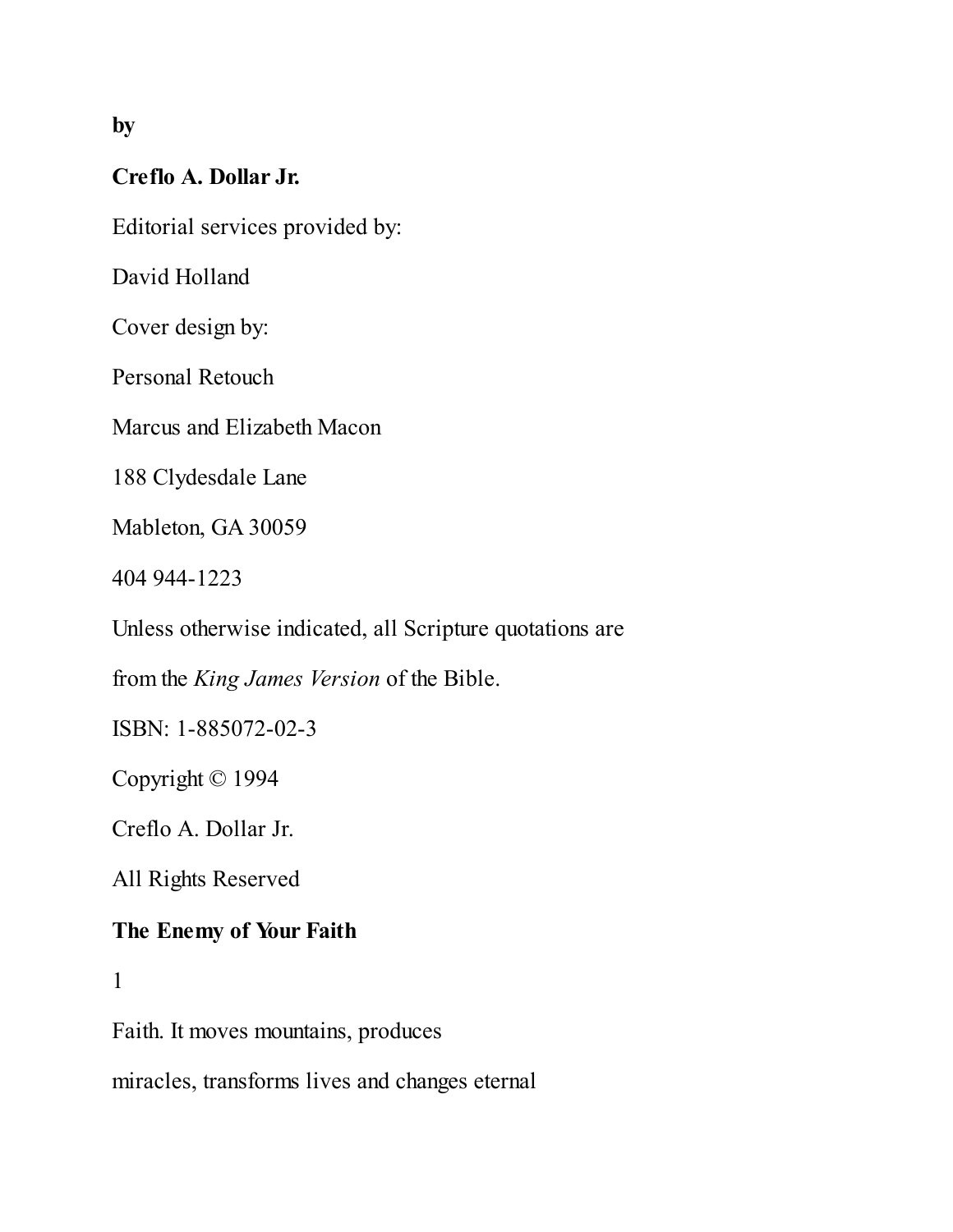destinies. It's the substance of all things hoped for. In fact, faith-filled words brought the universe into existence. There is no doubt about it. For the believer, faith is an absolutely vital part of life in God. Why? Because, without faith it is impossible to please Him (Hebrews 11:6). Furthermore, all things are possible to him who believes (Mark 9:23)! That's why Satan will do anything in his power to attack your faith. If he can neutralize your faith, you're powerless to please God or change your circumstances. To accomplish this, he has a number of weapons in his arsenal, but none is more deadly to your faith than *fear.* As far as your

#### 5

faith is concerned, fear is public enemy #1.

#### **The Spirit of the Times**

We're living in an age of fear. Messages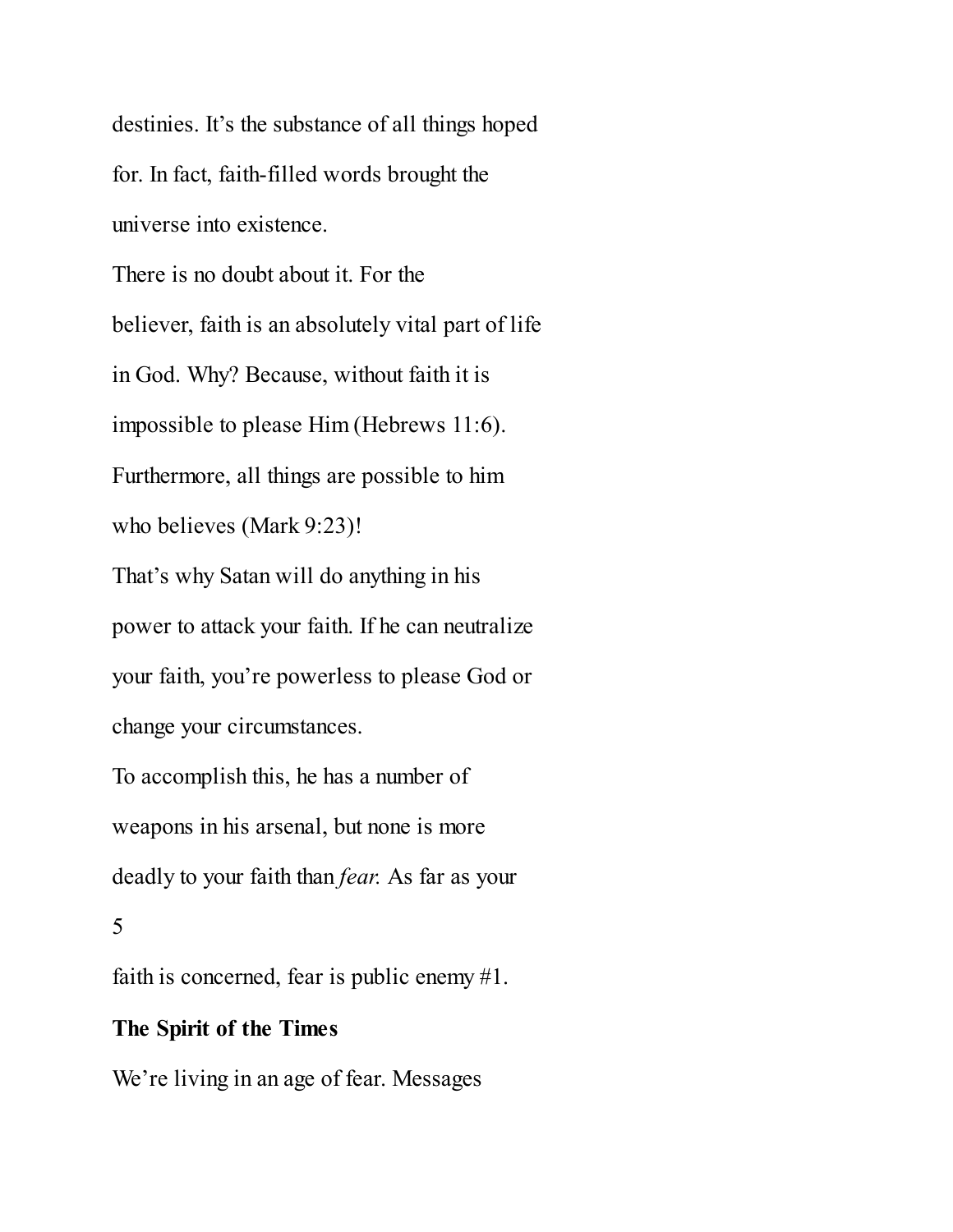of fear come at you from every side. The news media sees to that. Every newscast and newspaper offers you a smorgasbord of fears from which to choose. Fear of new, incurable diseases. Fear of economic collapse. Fear of crime. Fear of being discriminated against. The list is endless.

Perhaps that is why we see so few people truly walking in faith in our society today. Fear, the great enemy of faith, has flooded men's hearts and minds.

Child of God, only when you get fear out of your life will you be able to operate in the faith to which God has called you to walk. You must declare war on fear! I get furious with the devil when I see what fear is doing in the lives of God's people. Fear is putting people in their graves 6

before their time. It's keeping people hooked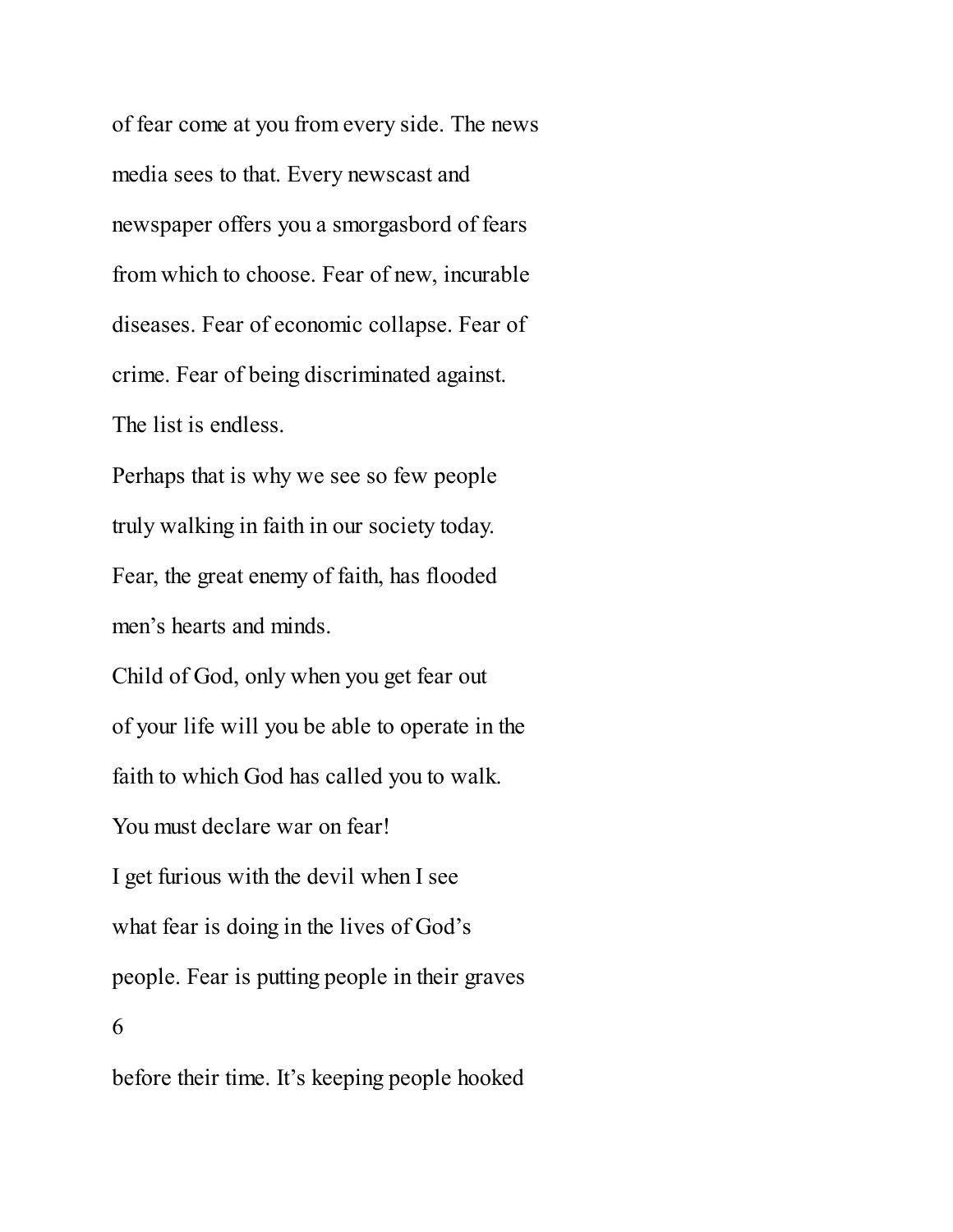on drugs. It's keeping people in bondage. The good news is, you don't have to live that way. You can be free from fear. The Bible-based truths you'll discover in the following pages will show you how. Get ready to get the fear out!

#### **Identifying the Enemy**

Fear is the mortal enemy of your faith. And to defeat an enemy, you must first learn to recognize him.

Fear, simply defined, is a dread or feeling of anxiety. I know firsthand how deadly this enemy can be. There was a time in the early days of my ministry when I almost let anxiety kill me.

Shortly after beginning the church I now pastor, doubt and fear came rushing in, wanting me to question my decision. "Did you really hear God? What if you fail? What if you make a fool out of yourself?" All the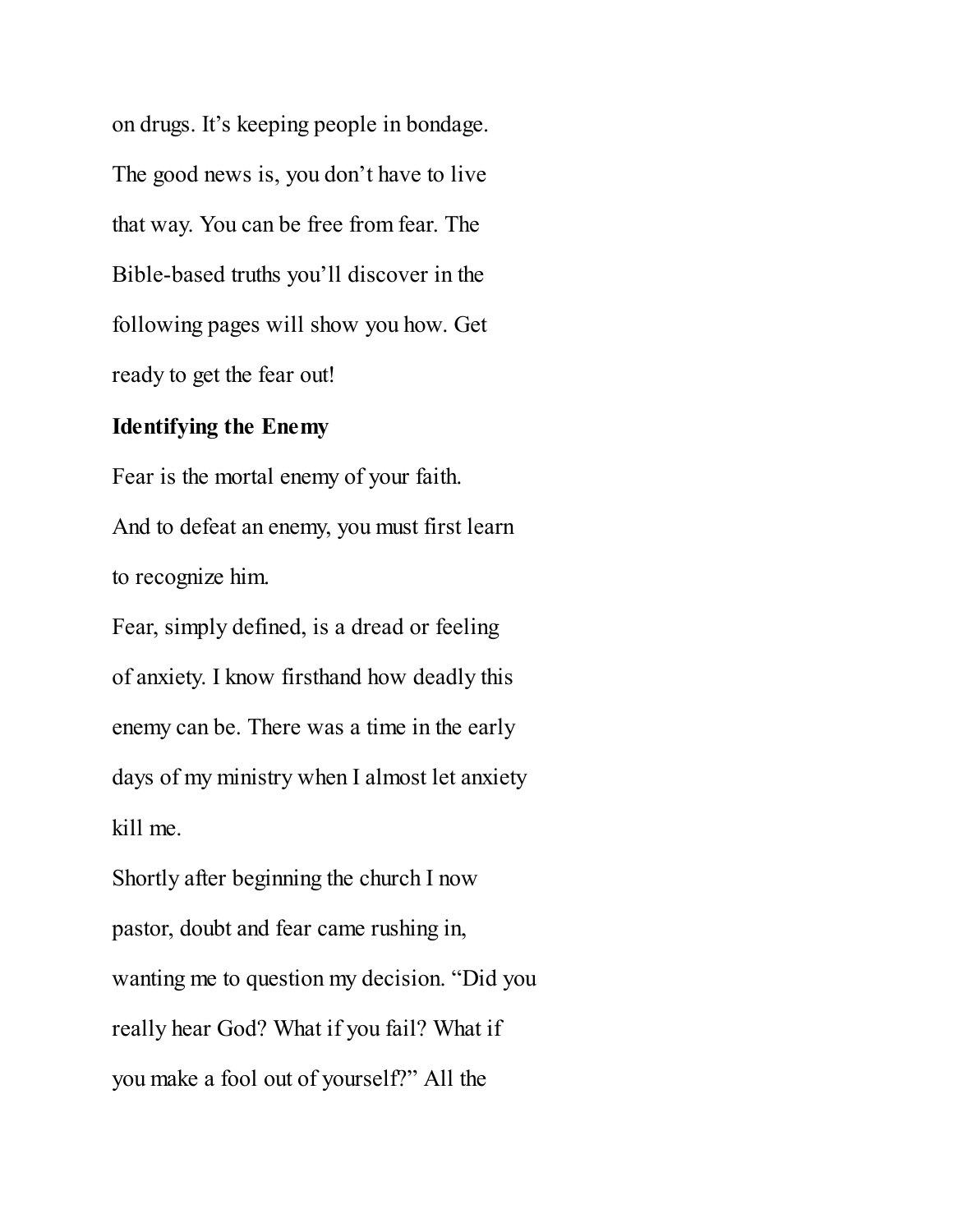whispering voices of fear drove my blood pressure to a dangerous point. Praise God, the Lord showed me that fear, the enemy of my faith, was operating unchecked in my life and I was able to drive him out.

Anxiety is not the only type of fear believers face. Phobias, irrational fears, and various kinds of terrors also plague many believers. All fears come from the same source. We find that source identified in Romans 8:1, 2:

*There is therefore now no condemnation to them which are in Christ Jesus, who walk not after the flesh, but after the Spirit. For the law of the Spirit of life in Christ Jesus hath made me free from the law of sin and death.* We see two basic laws at work in the

7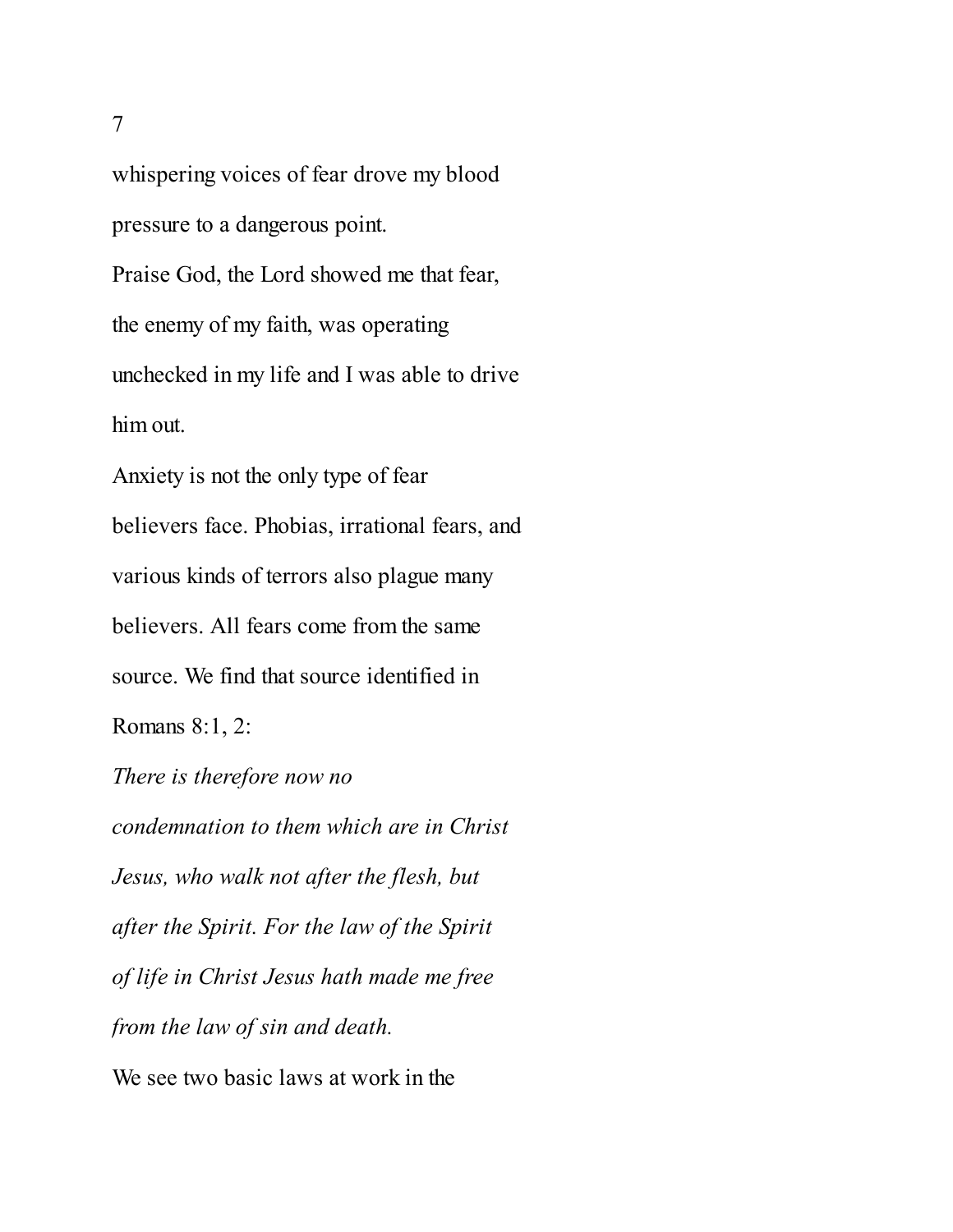world here. First, we see the law of the Spirit of life in Christ Jesus. Secondly, we see the law of sin and death. These are two basic 8

spiritual laws that affect almost all activity in the world today. Now, a law is any fixed or established

principle. It's something which can be expected to function the same way every time. For example, the "law" of gravity applies to everyone. You can drop a rock from the top of a building and expect to get the same result every time.

The same thing is true for the two spiritual systems mentioned in Romans 8. If you're living under the law of sin and death, there is no avoiding receiving sin and death-oriented results. Just like that falling rock, it works the same way for everyone.

These two systems are what is known as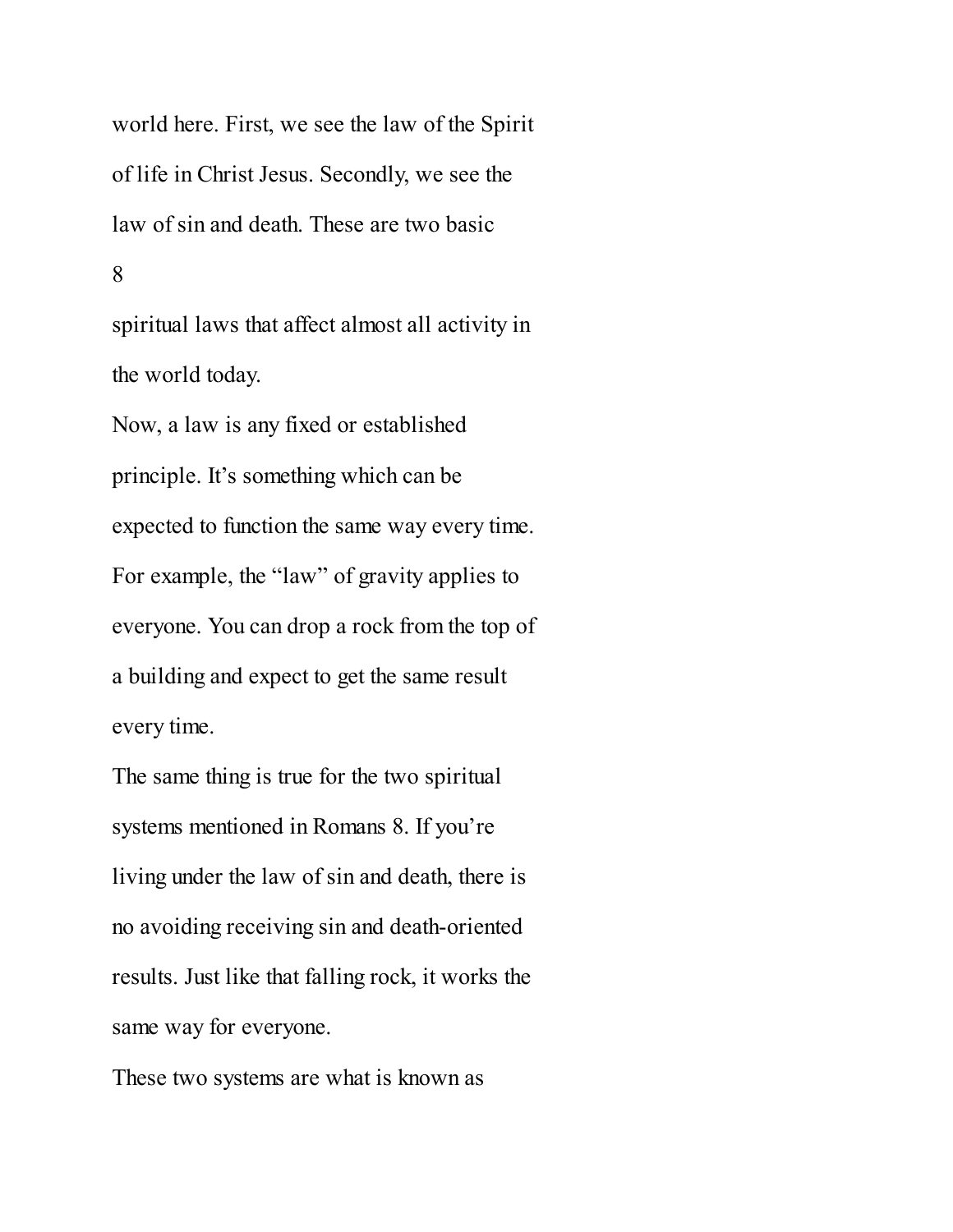*reciprocals* of each other. In math, 2/3 is the reciprocal of 3/2. Both are fractions, yet one is the upside-down version of the other. South is the reciprocal of North. They are the same, yet opposites.

Likewise, the Law of Sin and Death is the

9

upside-down opposite of the Law of Life in Jesus.

For every spiritual force and substance in the realm of Life, there is a reciprocal force or substance in the realm of Death. In "Life", you'll find the force of hope. In "Death," you'll find its reciprocal—despair. Under the first, you'll find *agape* love—the kind of love that gives unselfishly. Under the law of death, you'll find agape's reciprocal—total selfishness.

## **Faith's Reciprocal**

There are many forces in the realm of the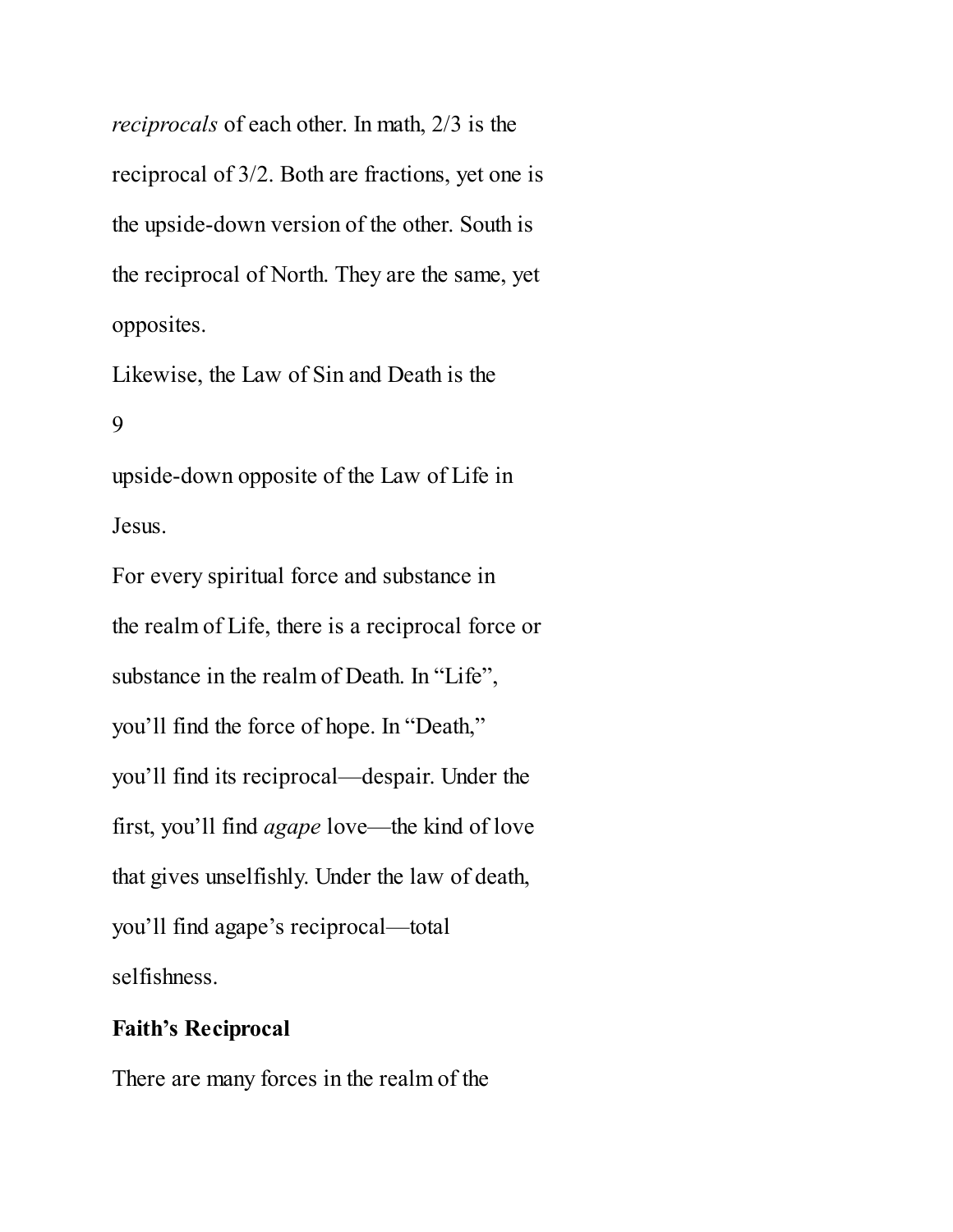law of life in Christ Jesus. One of the most powerful of them is the force of *faith.* Faith moves mountains, work wonders and conquers every obstacle. Over and over, Jesus told people who had received healing miracles that it was their faith that made them well. Does faith have a reciprocal under the law of sin and death? Yes. As you may have guessed, it is called fear. In fact, fear always 10

rushes in to fill the void when faith is not present. We get a clear picture of this very thing happening in Matthew chapter 8. It is the familiar story of Jesus, asleep in the boat, as the disciples are weathering a storm. *And his disciples came to him, and awoke him, saying, Lord, save us: we perish. And he saith unto them, Why are ye fearful, O ye of little faith? Then he arose, and rebuked the winds and the sea;*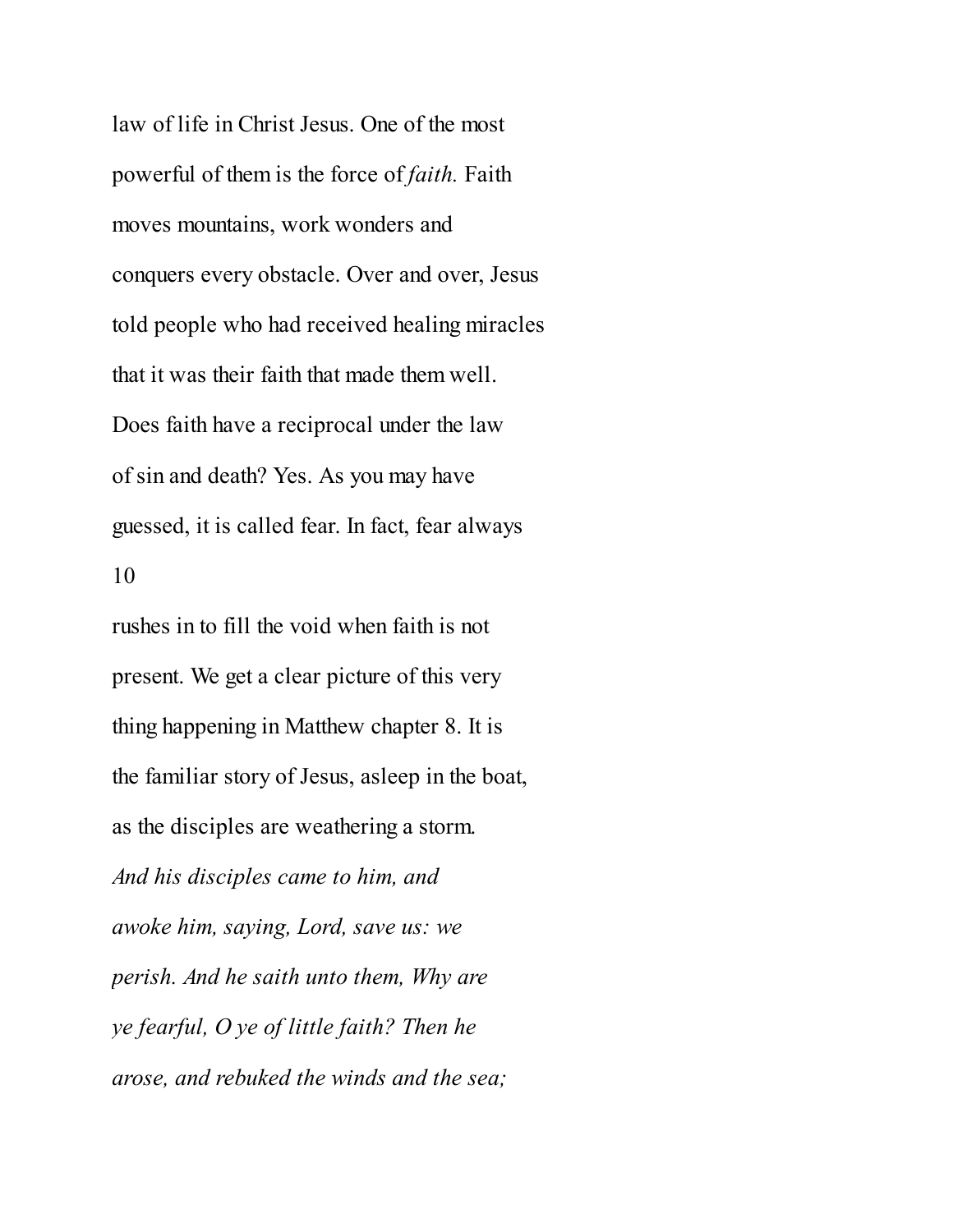*and there was a great calm. (Matthew 8:25, 26)*

Do you see the connection Jesus makes here? *"Why are ye fearful, O ye of little faith?"* He attributed their fearfulness to a lack of faith. Mark and Luke relate the same story from slightly different angles. *And he said unto them, Why are ye so fearful? how is it that ye have no faith? (Mark 4:40) And he said unto them, Where is your*

*faith? And they being afraid wondered,*

11

*saying one to another, What manner of man is this! for he commandeth even the winds and water, and they obey him. (Luke 8:25)* In all three instances, we see Jesus declaring the reciprocal relationship between fear and faith. If you have faith, you won't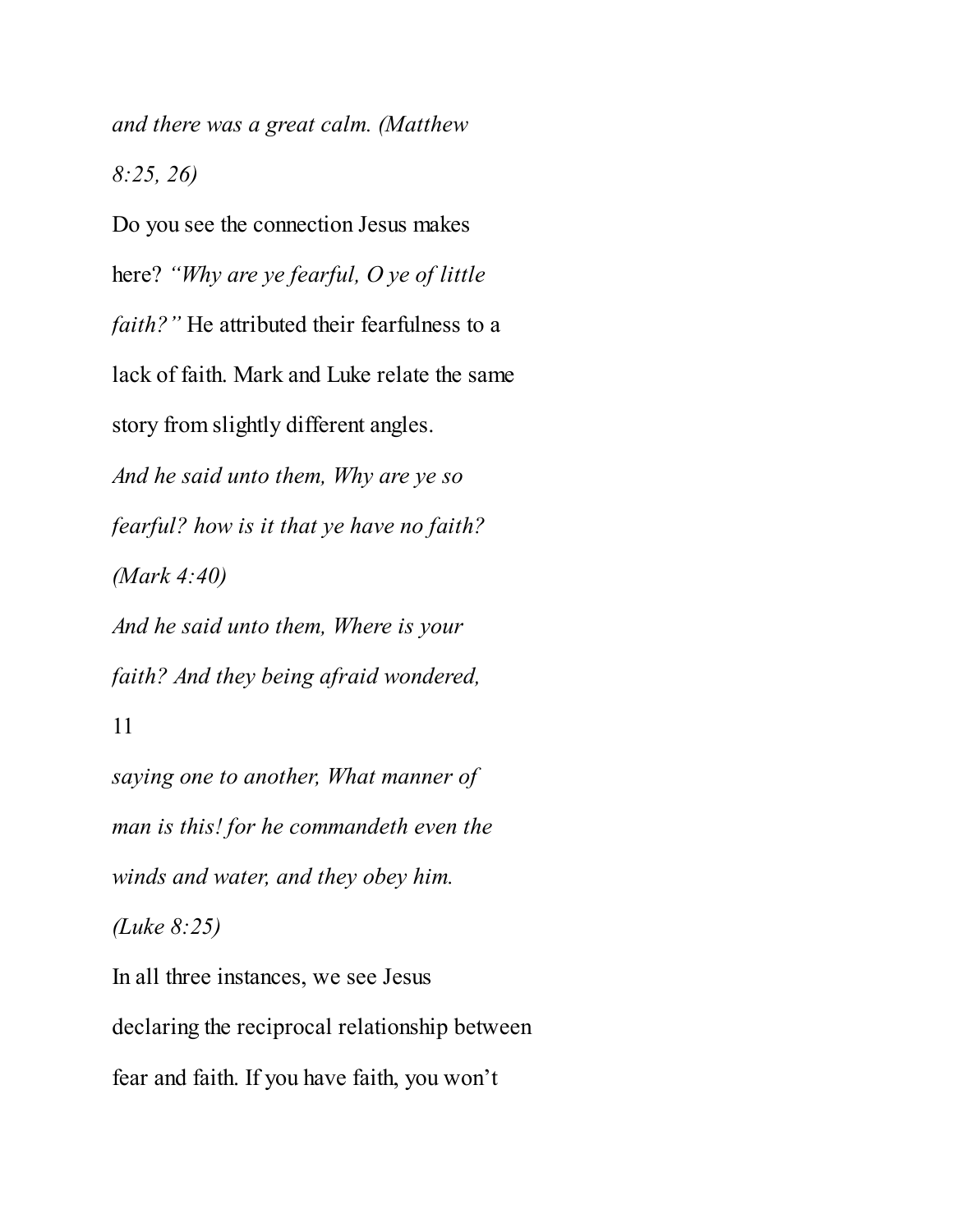have fear. If you have fear, it is because you don't have faith. Jesus could not have stated it any more plainly. *Where faith is, fear isn't.* It is crucial that you understand one thing. Fear gives place to the devil. It allows him to operate freely. This was what was taking place with the disciples in that leaky, stormtossed boat. Their fear in the beginning stages of the storm gave Satan room to really start causing problems. Fear allowed the storm to get to a point where it might have destroyed them.

That's why Jesus exclaimed when He woke up, *"Where is your faith?!"* In essence he was saying, "Why is this happening? Why is there water in this boat?! Why have you

#### 12

allowed your fear to generate this circumstance rather than taking authority over it by faith?"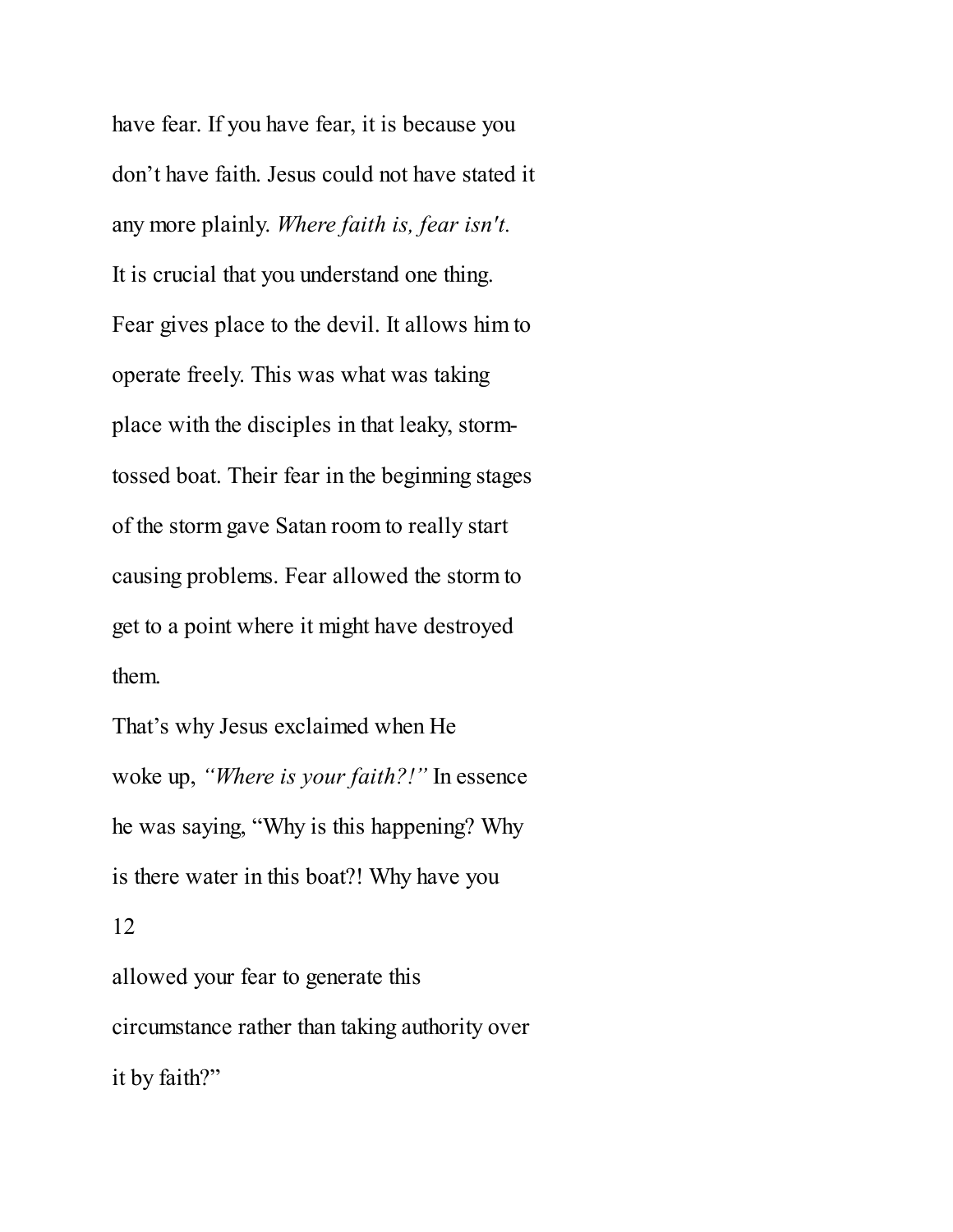I remember hearing the story of a rock star in the late fifties who was terrified of flying. He was convinced that the day he went up in an airplane it would crash. Finally his manager convinced him to fly in a small plane to an important concert date. You guessed it... it crashed, killing everyone aboard. His fear opened the door to the very thing he dreaded. There is no way for Satan to operate destructively in your life unless you give place to him. How do you give place to the devil? By giving attention to his words and thereby beginning to operate in fear. When you get a bad report from the doctor saying you only have three months to live, the enemy is going to be in your face immediately saying, "It's true! It's true! You've had it!" But you know the Word of 13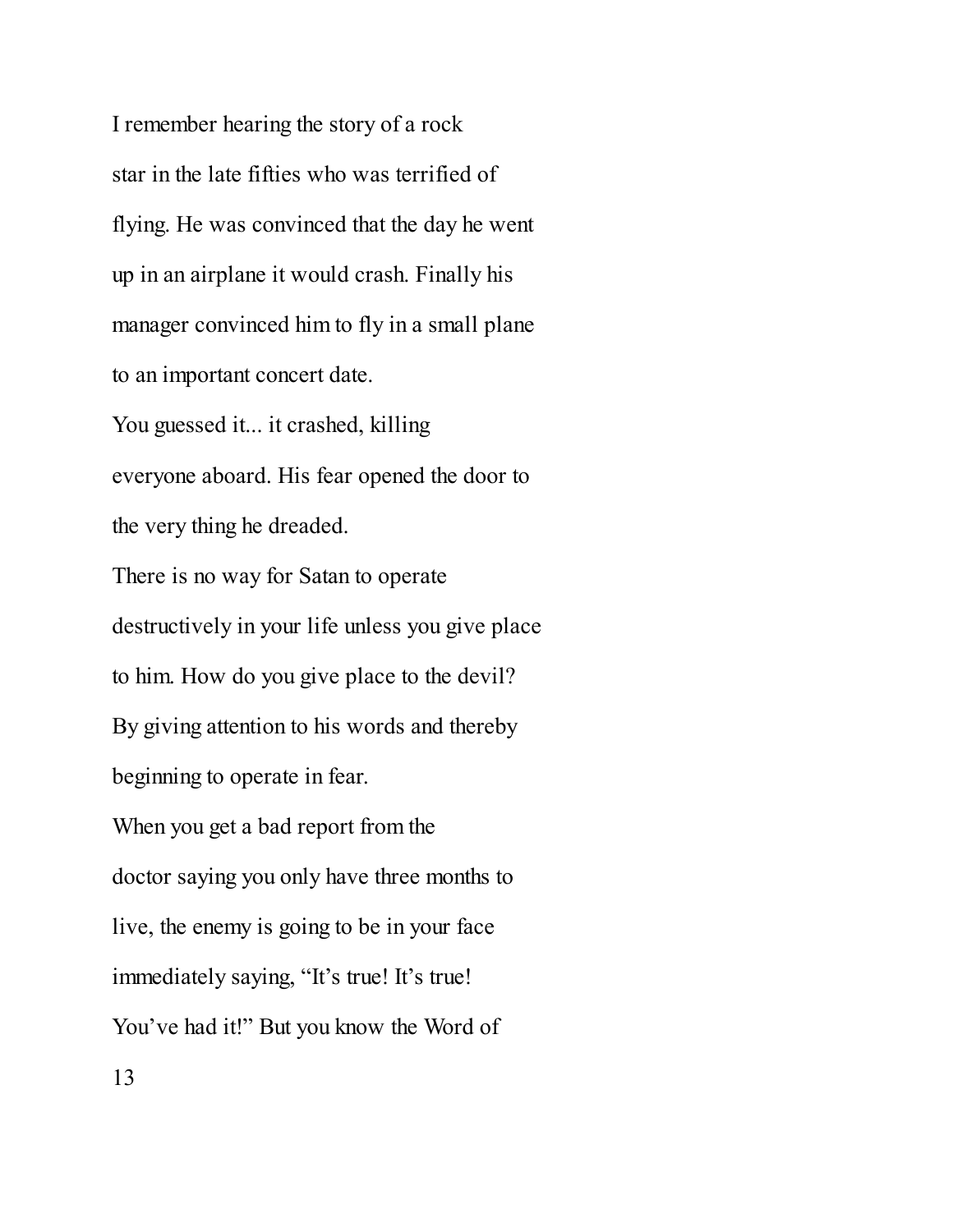God says *"by His stripes you were healed"* (I Peter 2:24) and *"With long life will I satisfy him."* (Psalm 91:16)

If you give attention to the devil's words and the doctor's report rather than the Word of God, fear will immediately begin to wrap its icy fingers around your heart. Unchecked and unreversed, fear will open the door to the devil to come and kill, steal and destroy and all the praying and wailing in the world won't make a bit of difference. Why? Because your fear has given place to the devil to do his destructive work.

Fear cometh by hearing, and hearing by words. It may be the devil's words, whispered into you mind. It may be the words on the television newscast declaring the economy is going down the tubes or that it's not safe to drive the streets at night. It may be the words of well-meaning family members, friends or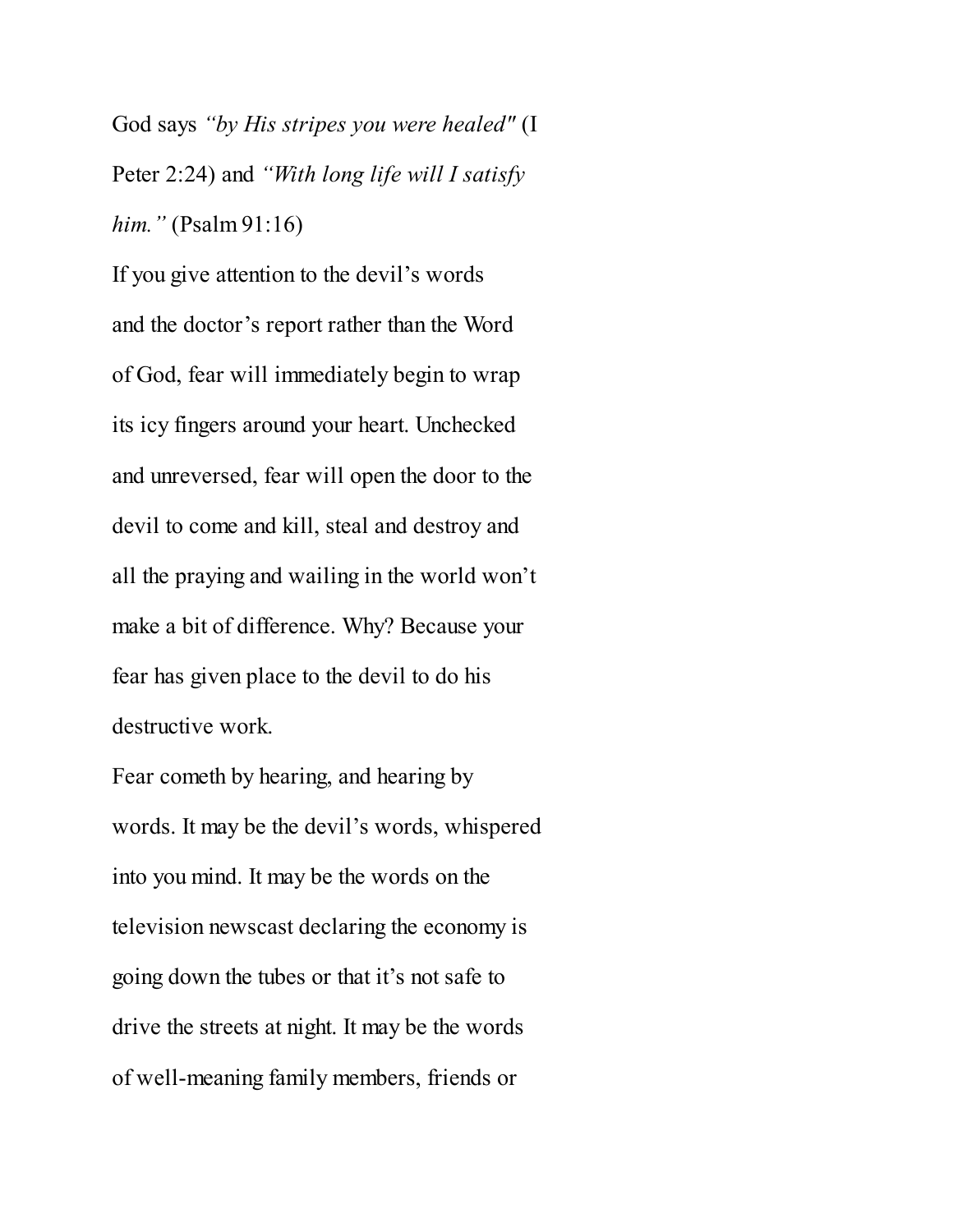co-workers bringing a message of doubt and fear.

Guard your gates. Your eyes and ears are 14

gateways to your mind and spirit. If you allow CNN's constant stream of disaster, calamity and tragedy to enter those gates day in and day out, it won't be long before you're afraid to leave your house, much less do the things God has called you to do. No matter where it comes from, if it doesn't line up with God's Word, it's an open invitation to the destructive spirit of fear if you pay attention to it. Without fear it is impossible to please the devil. So walk in faith, not in fear. Glory to God!

### **Jesus Paid It All**

The good news of the gospel is: Jesus has paid the price to redeem you from the control of the law of sin and death.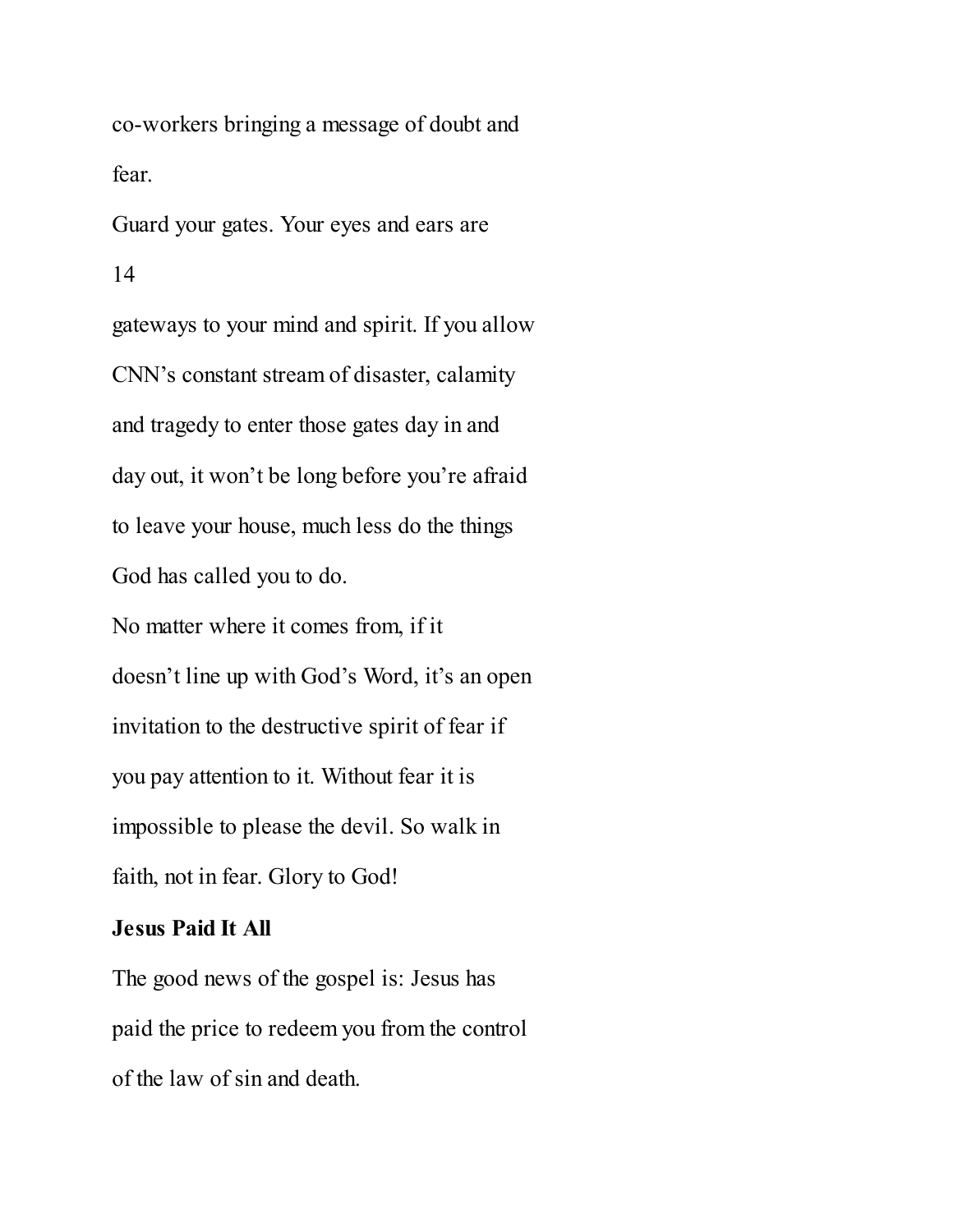*Forasmuch then as the children are partakers of flesh and blood, he also himself likewise took part of the same; that through death he might destroy him that had the power of death, that is, the devil; And deliver them who through fear* 15

*of death were all their lifetime subject to bondage. (Hebrews 2:14, 15)*

This passage of scripture tells us that the price Jesus paid on the cross was two-fold. He came not only to destroy the works of the devil, but also to deliver us from the fear and the bondage those works bring. The "fear of death" mentioned is the direct result of living under the law of sin and death. The word "destroy" is translated from a Greek word meaning, "to paralyze." We see, therefore, Jesus came for two reasons. (1) To paralyze Satan who has the power of death,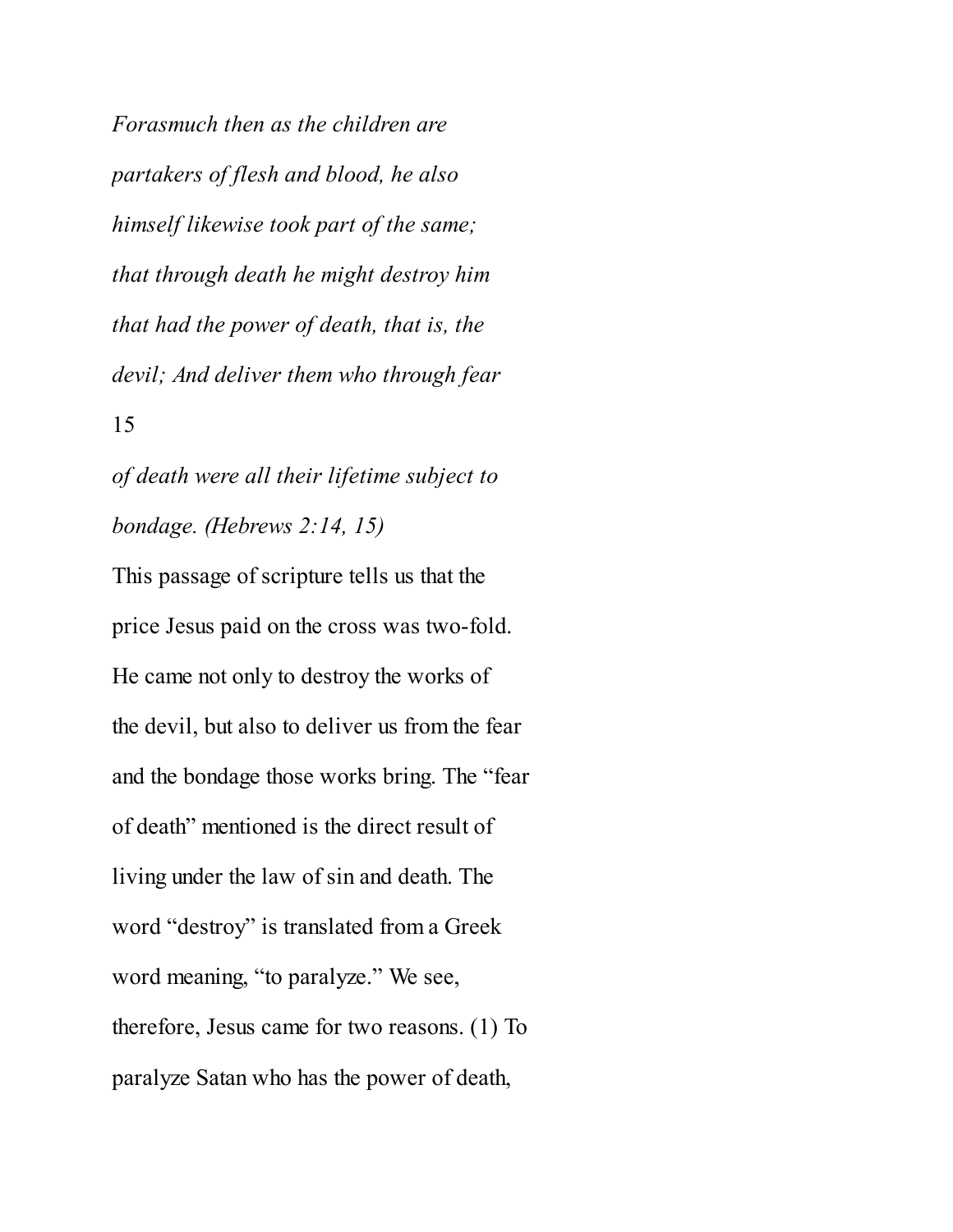and (2) To deliver us, who through fear of death, were held in bondage. According to this passage, fear produces bondage. Examine your own life. Are there any bondages holding you back? If there are, there is fear at the root of that bondage. Some people are in bondage to cigarettes because they fear gaining weight if they quit. Others are in bondage to drugs because 16

they fear facing life while straight. When you want to kill weeds in your yard, you don't cut it off at ground level. You pull it out by the roots. That's just what Jesus does where bondages are concerned. There are many, many types of bondages but Jesus died to break the power of everyone of them. And He does it by attacking them at the root—fear. Some people mistakenly believe they were born with certain bondages in their lives.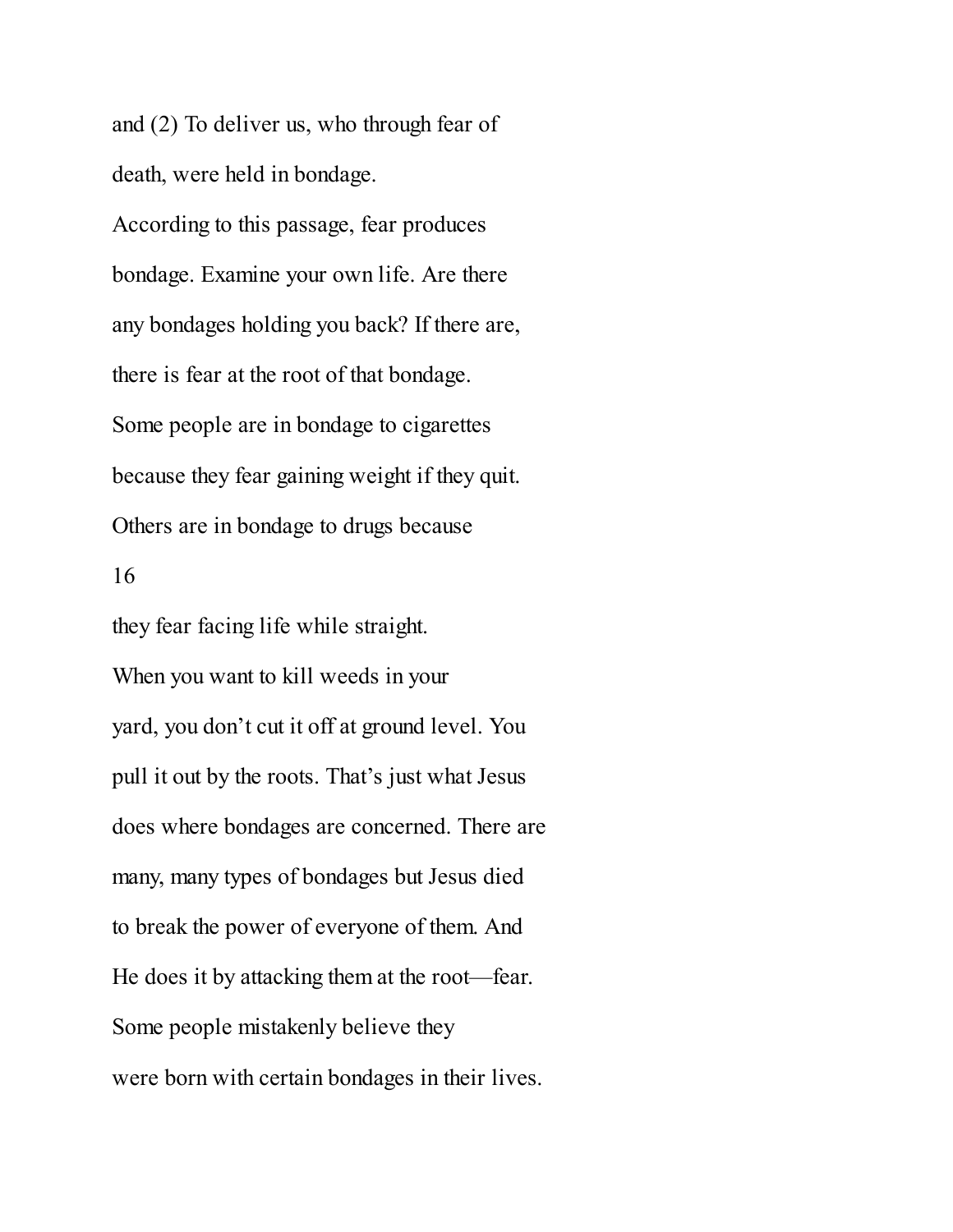They think their problem started on the inside and worked its way out. Actually, the opposite is true. Bondage always works from the outside-in. This is the message of Romans 8:15:

*For ye have not received the spirit of bondage again to fear; but ye have received the Spirit of adoption, whereby we cry, Abba, Father.* Notice what the Holy Ghost said here. *"You have not received the spirit of bondage..."* Spiritual bondages are not 17 produced within the reborn spirit of a man. If

they are present, it is because they have been

"received." This truth is confirmed by II

Timothy 1:7:

*For God hath not given us the spirit of fear; but of power, and of love, and of a sound mind.*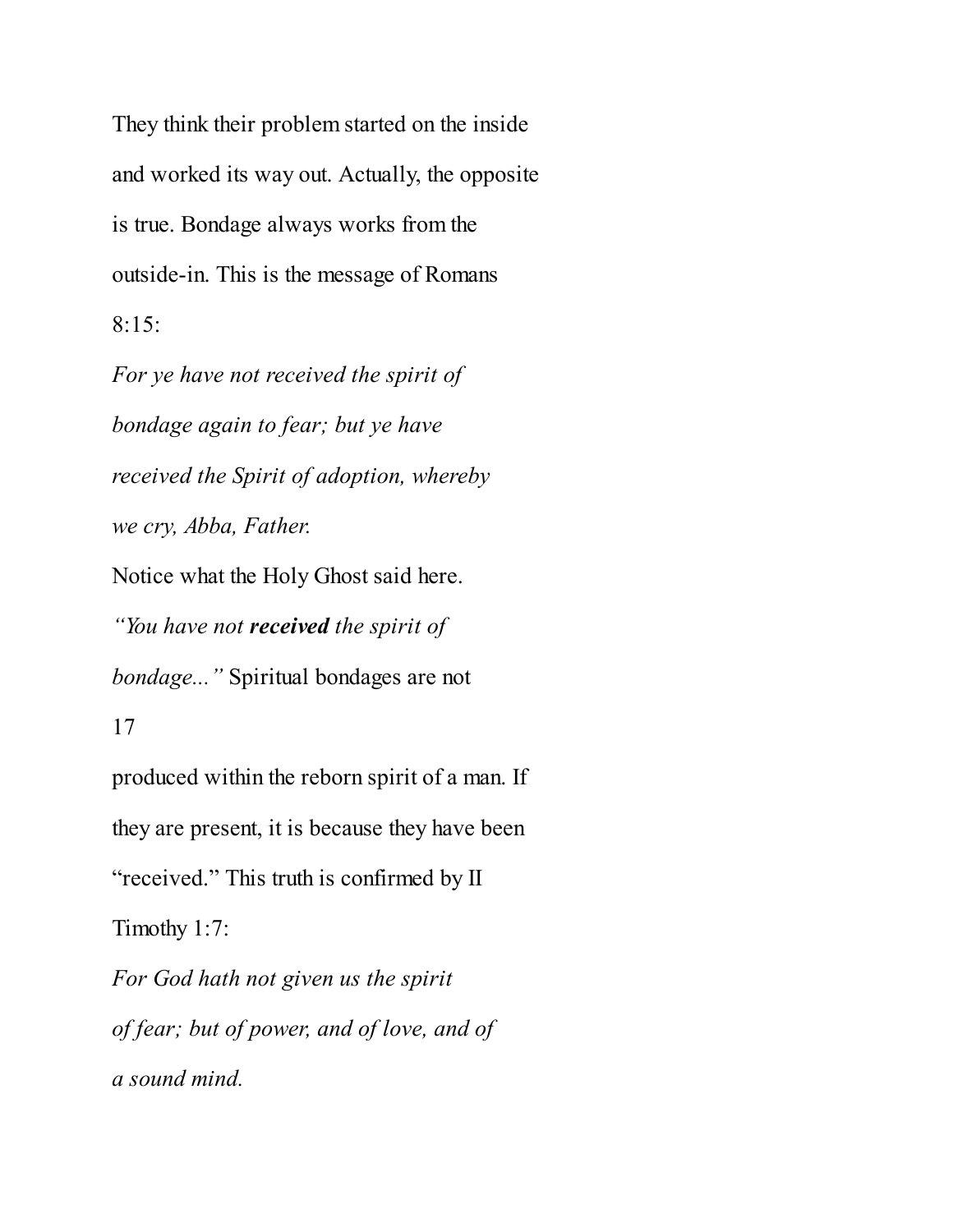A spirit of fear has to be given to you and the Word says God hasn't given you one. Rather, He has given you a spirit of power, love and a sound mind. If you have a spirit of fear operating in your life, it's because you've received one from the enemy of your faith. Ordinarily, if Satan wants to plant a spirit of fear in your life, he'll do it by directing your attention to external circumstances. This is precisely what happened to the disciples in the 14th chapter of Matthew: *And in the fourth watch of the night Jesus went unto them, walking on the sea. And when the disciples saw him walking on the sea, they were troubled, saying, It* 18 *is a spirit; and they cried out for fear. But*

*straightway Jesus spake unto them, saying, Be of good cheer; it is I; be not afraid. And Peter answered him and said,*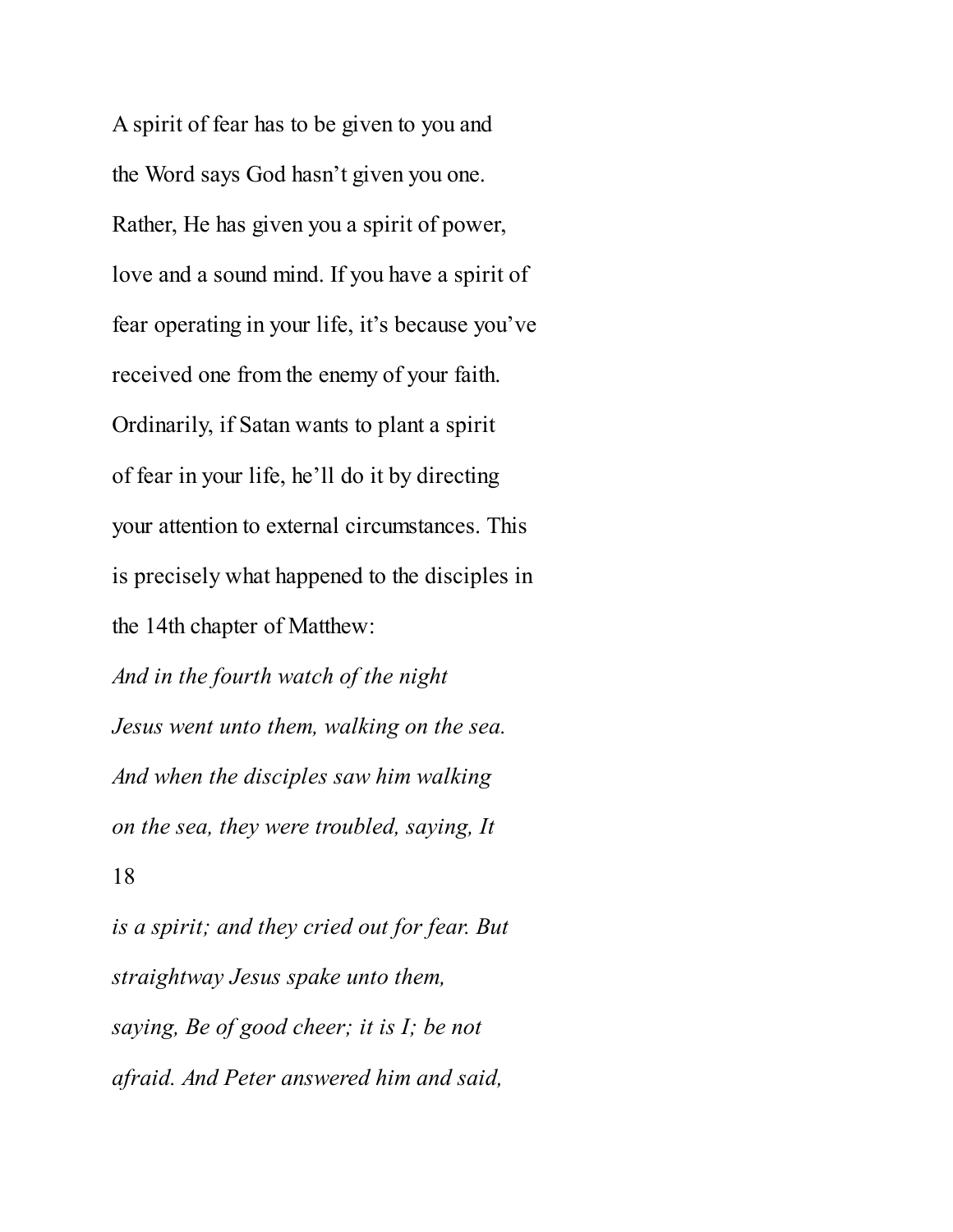*Lord, if it be thou, bid me come unto thee on the water. And he said, Come. And when Peter was come down out of the ship, he walked on the water, to go to Jesus. (Matthew 14:25-29)*

When the disciples saw Jesus walking on the water, they "cried out in fear." External circumstances—things they could perceive with their five senses—planted fear into them. If you are going to conquer fear, it's vital that you understand one thing—Satan operates and uses things in the natural realm. He uses the material world around you. The things of God on the other hand, are perceived spiritually (I Corinthians 2:14). The devil's tactic is to convince you that the things you can see and hear around you are more real than the truth of God's Word. When you start depending on what you can

19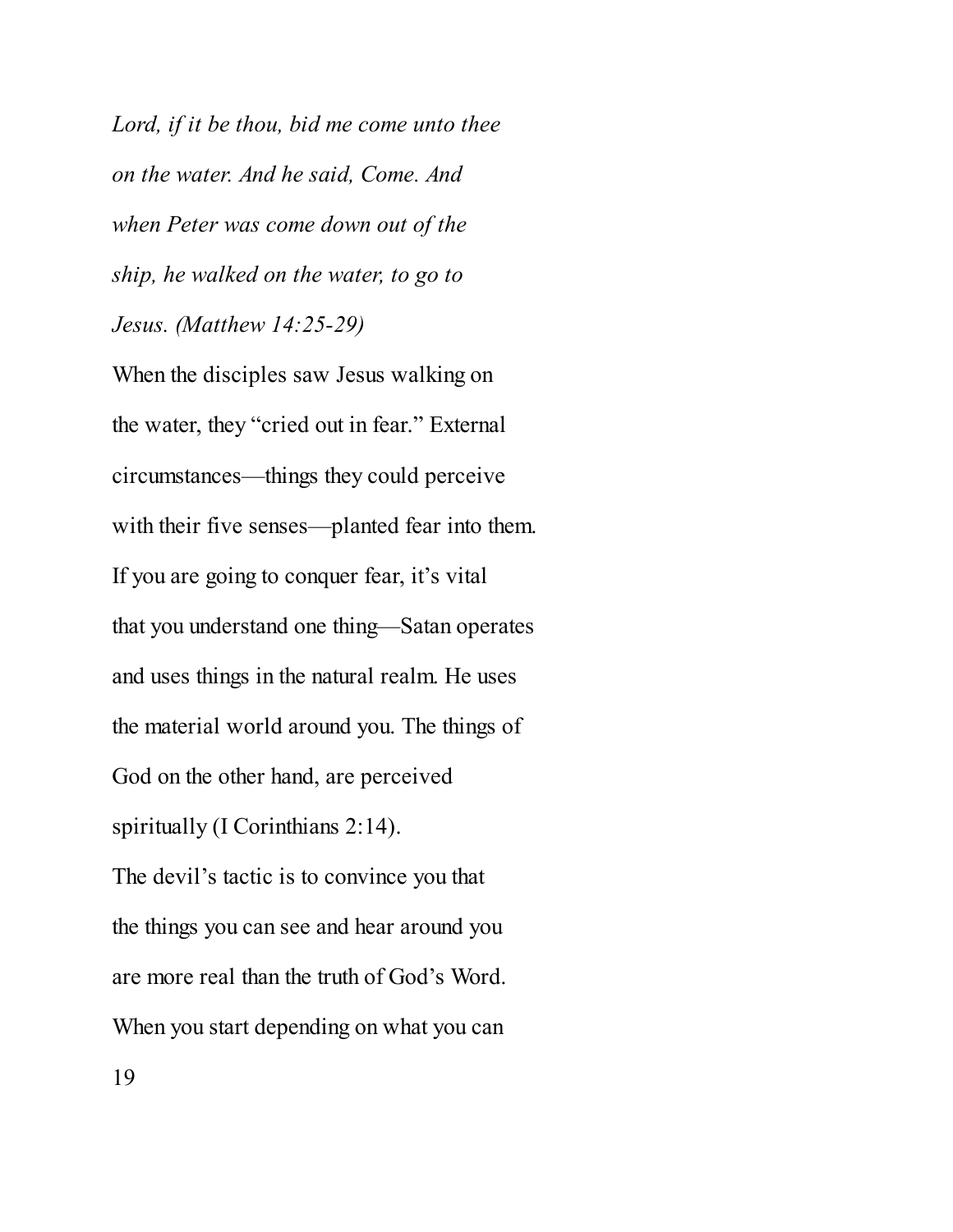see rather than what God has said, you are wide open for deception. There is no place for faith in that kind of life. Why? Because *"we walk by faith, not by sight."* (II Corinthians 5:7)

Don't be moved by the things you can see. Be moved by the unseen: *While we look not at the things which are seen, but at the things which are not seen: for the things which are seen are temporal [subject to change]; but the things which are not seen are eternal. (II Corinthians 4:18)*

When Peter first stepped out of that boat, his focus was totally on Jesus and the word He had spoken— *"Come!"* As long as Peter kept that focus, he was able to operate in the realm of the miraculous. But look what happened when he turned his eyes toward the circumstances around him: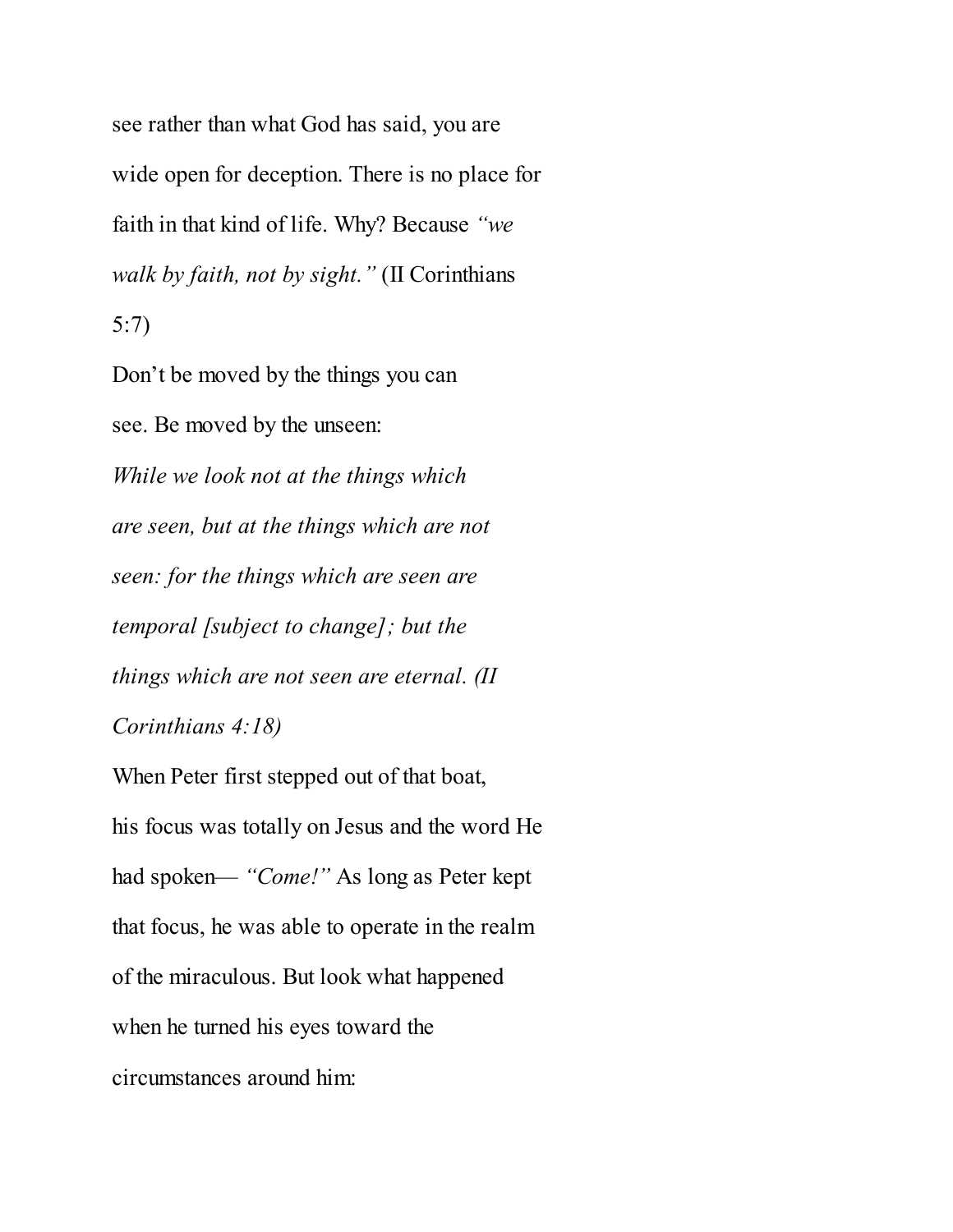*But when he saw the wind boisterous, he was afraid; and beginning to sink, he* 20

*cried, saying, Lord, save me. And immediately Jesus stretched forth his hand, and caught him, and said unto him, O thou of little faith, wherefore didst thou doubt? (Matthew 14:30, 31)* Peter let the negative circumstances which entered through the "gate" of his eyes produce fear in his heart. "But when he saw the wind —he was afraid." Most of us do the same thing all the time. You'll start looking at the fact that your bank account is empty rather than the fact that the Word says *"all your needs are met according to God's riches in glory by Christ Jesus."* (Philippians 4:19) The result? Fear. You'll look at the fact that the doctor says you have a serious problem rather than the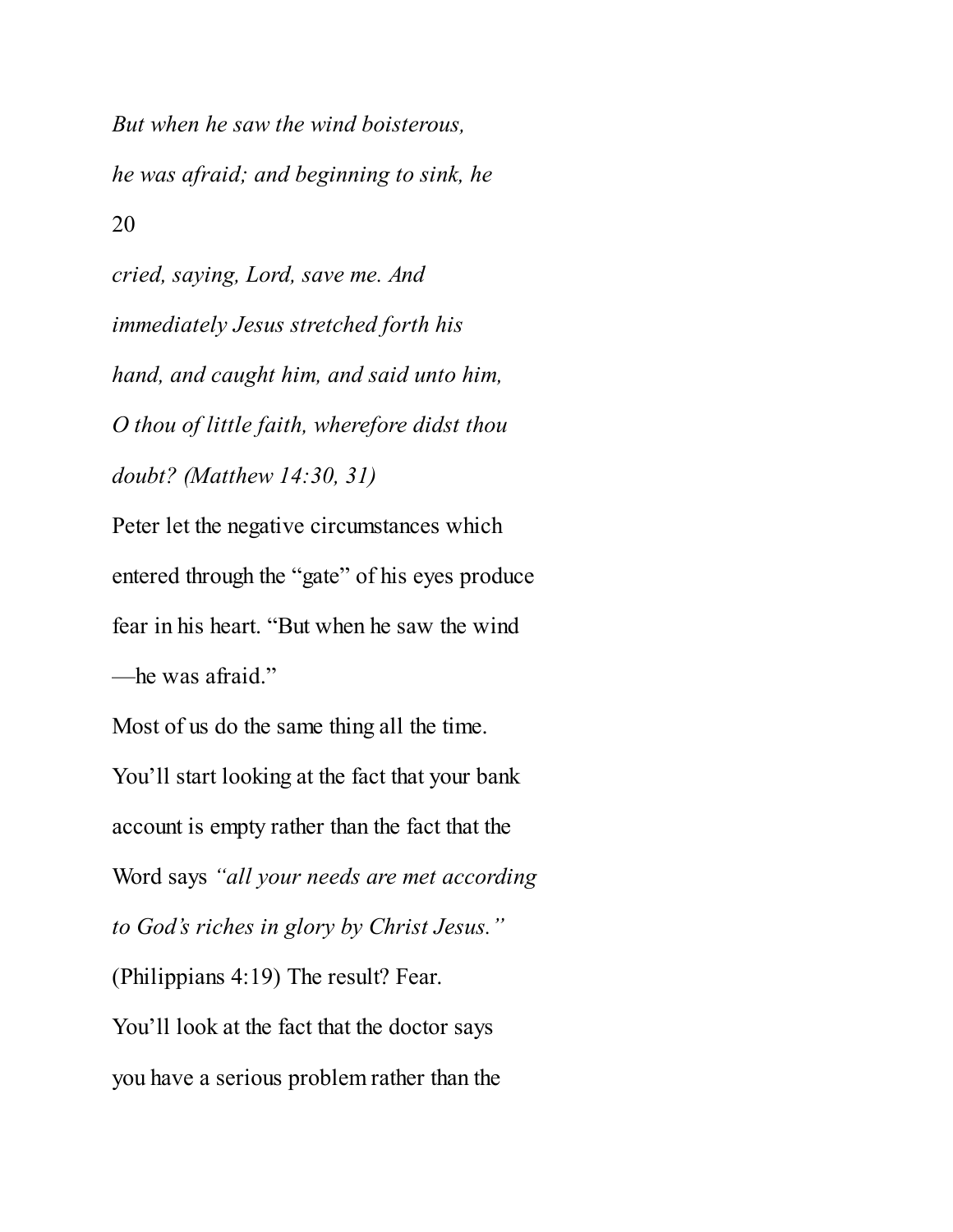fact that the Word says, *"By His stripes ye were healed."* (I Peter 2:24) When you do, fear grips you and you start to sink. The good news is, you don't have to let fear into your heart. You don't have to let the 21 devil in. You can miraculously walk on top of your circumstances the way Peter walked on water!

But even if you do find yourself sinking, take comfort in knowing that Jesus is only a cry for help away. Do what Peter did. Yell, "Lord, save me!" Praise God, Jesus is faithful to answer.

#### **Freedom from Oppression**

You don't have to live in fear! Absolute peace and security are your birthright as a child of God. One of the many verses which says so is Isaiah 54:14, 15: *In righteousness shalt thou be*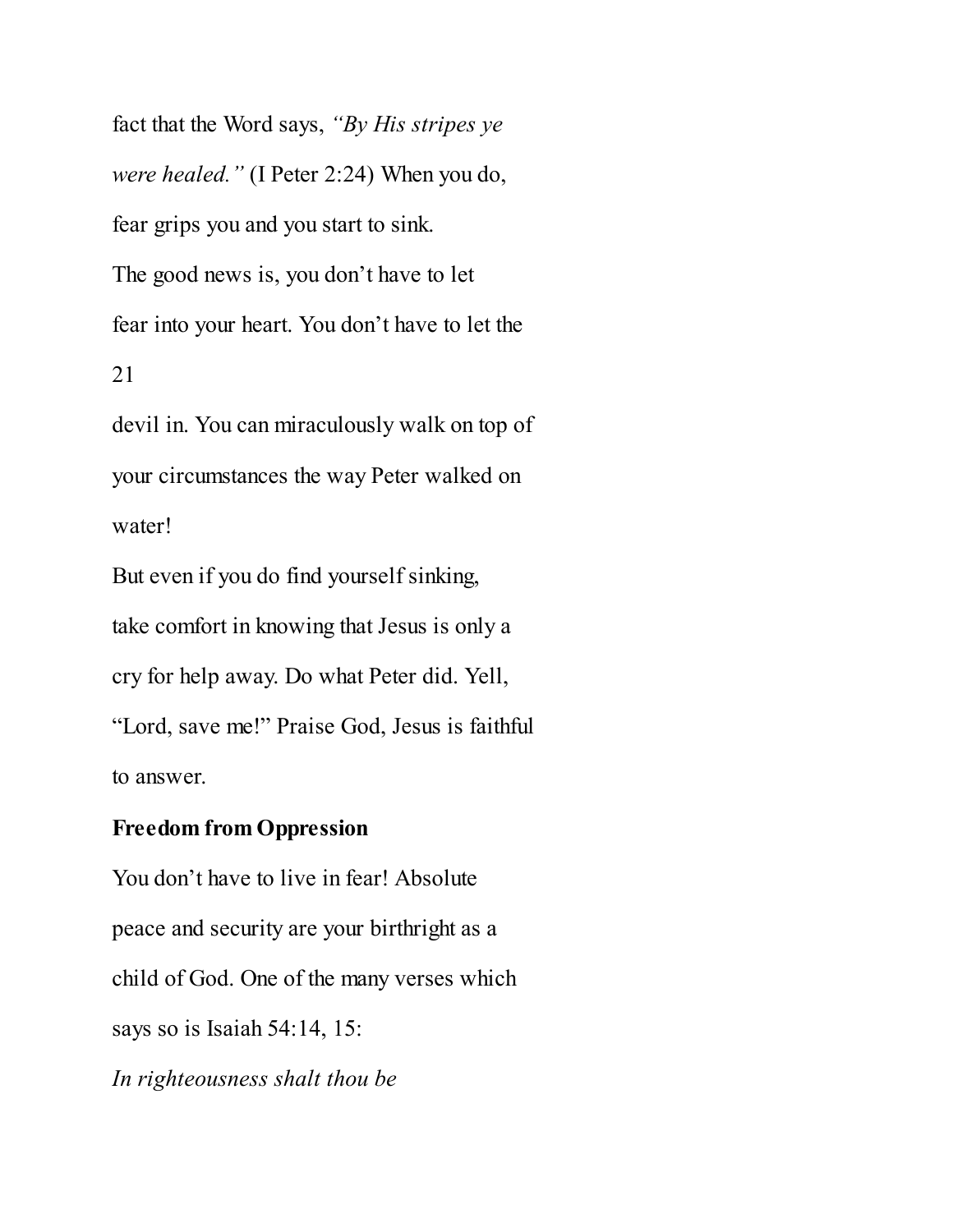*established: thou shalt be far from oppression: for thou shalt not fear: and from terror; for it shall not come near thee. Behold, they shall surely gather together, but not by me: whosoever shall gather together against thee shall fall for thy sake.*

Fear and oppression are related. When 22

you have fear operating in your life, it's oppressive. But when you live under the law of the spirit of life in Christ Jesus, you are established in righteousness and therefore free from oppressive fear. Notice what else this verse tells us. When terror, fear and oppression gather, God says it is *"not by Me."* In other words, if terrifying circumstances surround you, don't think for a minute that God has sent them to you. Contrary to popular religious opinion,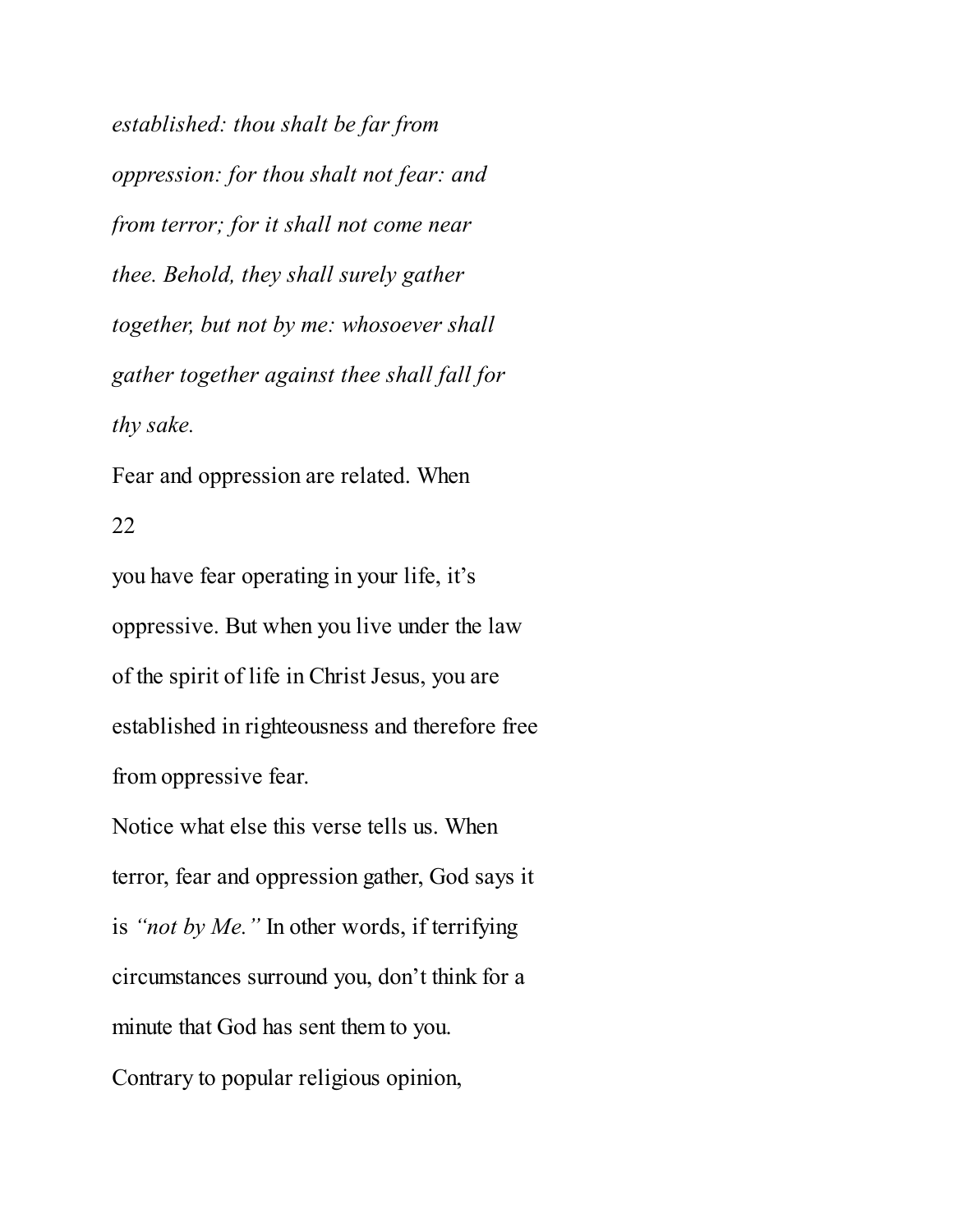God isn't the one who sends sickness, tragedy and disaster into your life. It is the thief (Satan) that comes to steal, kill and destroy. Jesus said he came that we might have abundant life instead. (John 10:10)

#### **I Am With Thee**

Have you ever noticed in the Bible that every time an angel appears to someone, the first thing they say is *"Fear not"* ? Why is that? It's because they cannot accomplish what God commissioned them to do in the 23

presence of fear.

If you will drive fear from your life with the Word of God, you will have defeated the greatest enemy to your faith. And with faith, nothing is impossible for you. Begin now to fill your heart with the promises in God's Word concerning protection, provision and healing. Scriptures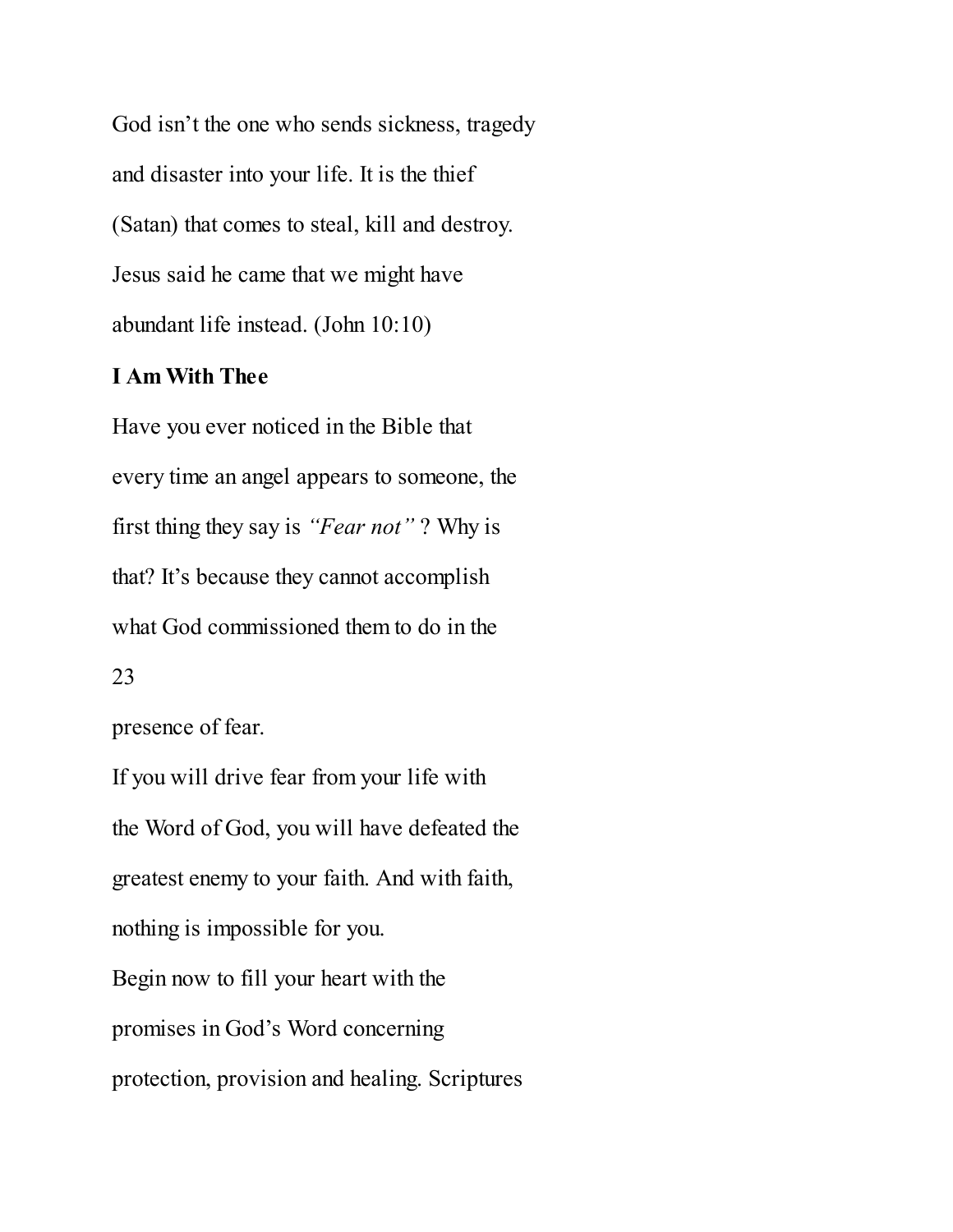such as Isaiah 41:10:

*Fear thou not; for I am with thee: be not dismayed; for I am thy God: 1 will strengthen thee; yea, I will help thee; yea, I will uphold thee with the right hand of my righteousness.*

God has filled His Word with reasons to "fear not." Faith drives out fear and *"Faith cometh by hearing, and hearing by the Word*

*of God."* (Romans 10:17)

When you take hold of the Word of God rather than the word of the devil, faith rather than fear fills your heart and mind. You can't have a mixture of faith and fear in your heart.

#### 24

When one is present, the other leaves. Either you will walk in faith or you will operate in fear.

Choose to walk in faith. If you will, you'll live in more power and peace than you ever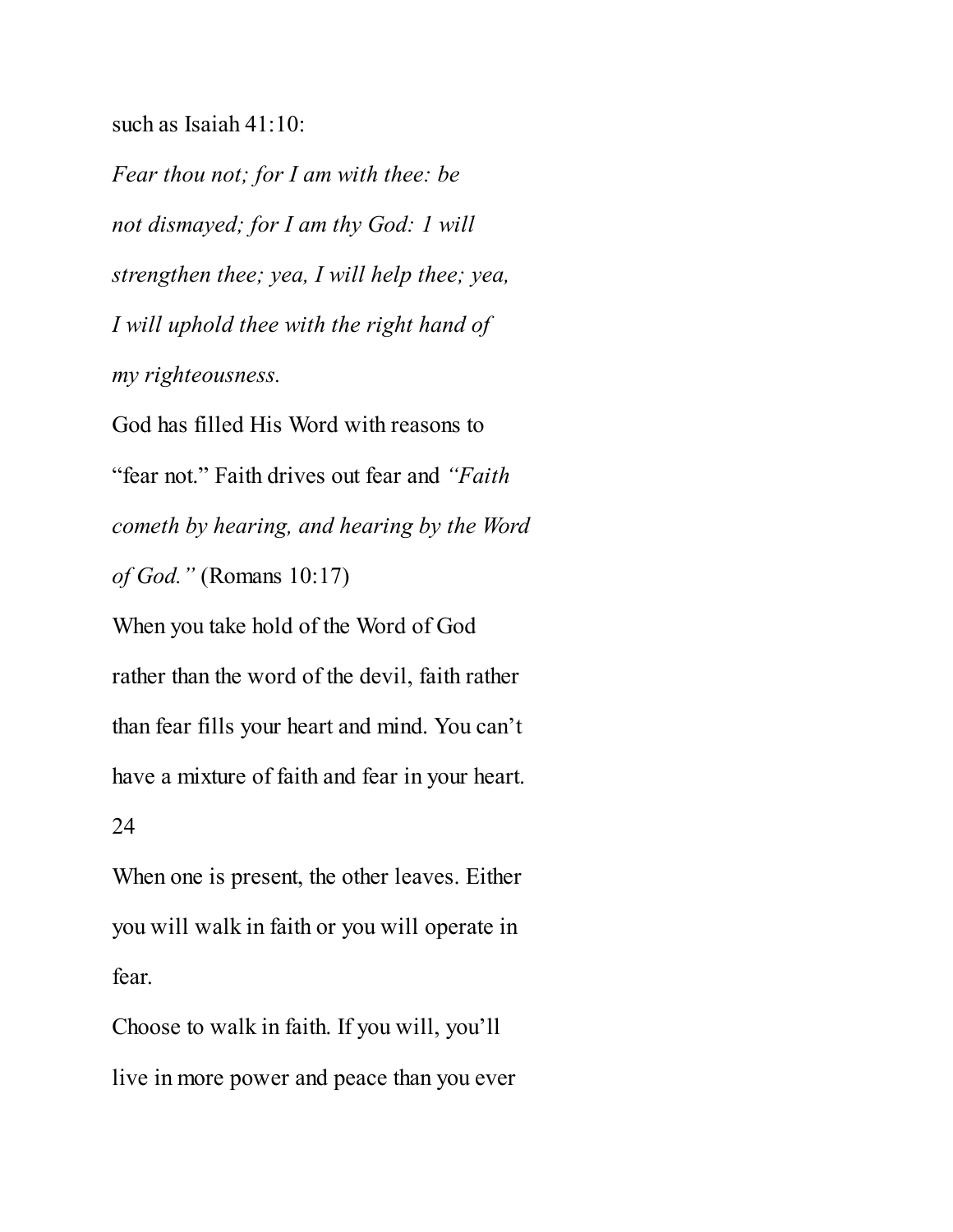dreamed possible. Best of all, you'll please God because faith pleases Him like nothing else you can offer.

#### **Confession for Deliverance From Fear**

*In the name of Jesus, I make a decision to walk by faith and not by fear. I understand now that my Heavenly Father has not given me the spirit of fear. He has given me power, love and a sound mind instead. He has given me His Word. He has given me His will. He has given me His armor. He has given me His name. He has given me His Spirit. He has given me His mind. In the name of Jesus, I now know that He has not given me the spirit of bondage which leads to fear. Since God has not given it to* 25

*me, I will not receive it. In the name of Jesus, I renounce everything of fear, every spirit of fear, every*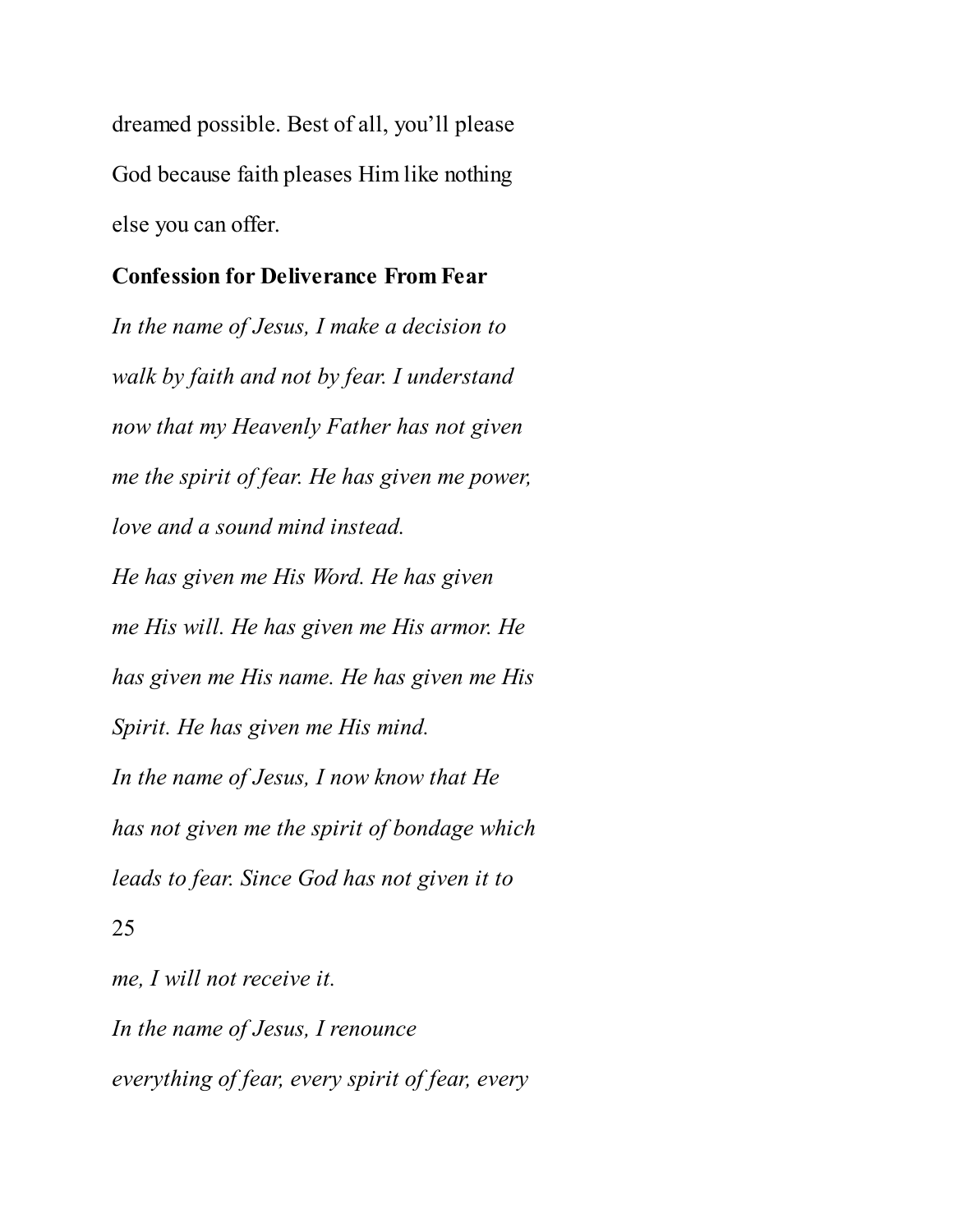*phobia, every inferiority and all insecurity. I will not fear. I will not give place to the devil. I walk in faith and I walk by the Word. I will be strong in the Lord and in the power of His might. I will fear not because God is with me. Though I walk through the valley of the shadow of death, I will fear not, because God is with me. His rod and staf , His Word and Spirit, His Name and armor they comfort me. I shall not fear what man can do to me because greater is He that is in me than any fear that is in the world. I have made a quality decision. That settles it. I'm walking in faith. I divorce fear and in Jesus' name I am free. Thank you Lord.*

26

#### **BOOKS BYCREFLO A. DOLLAR**

#### **JR.**

**\*** Capturing the Reality of Heaven and Hell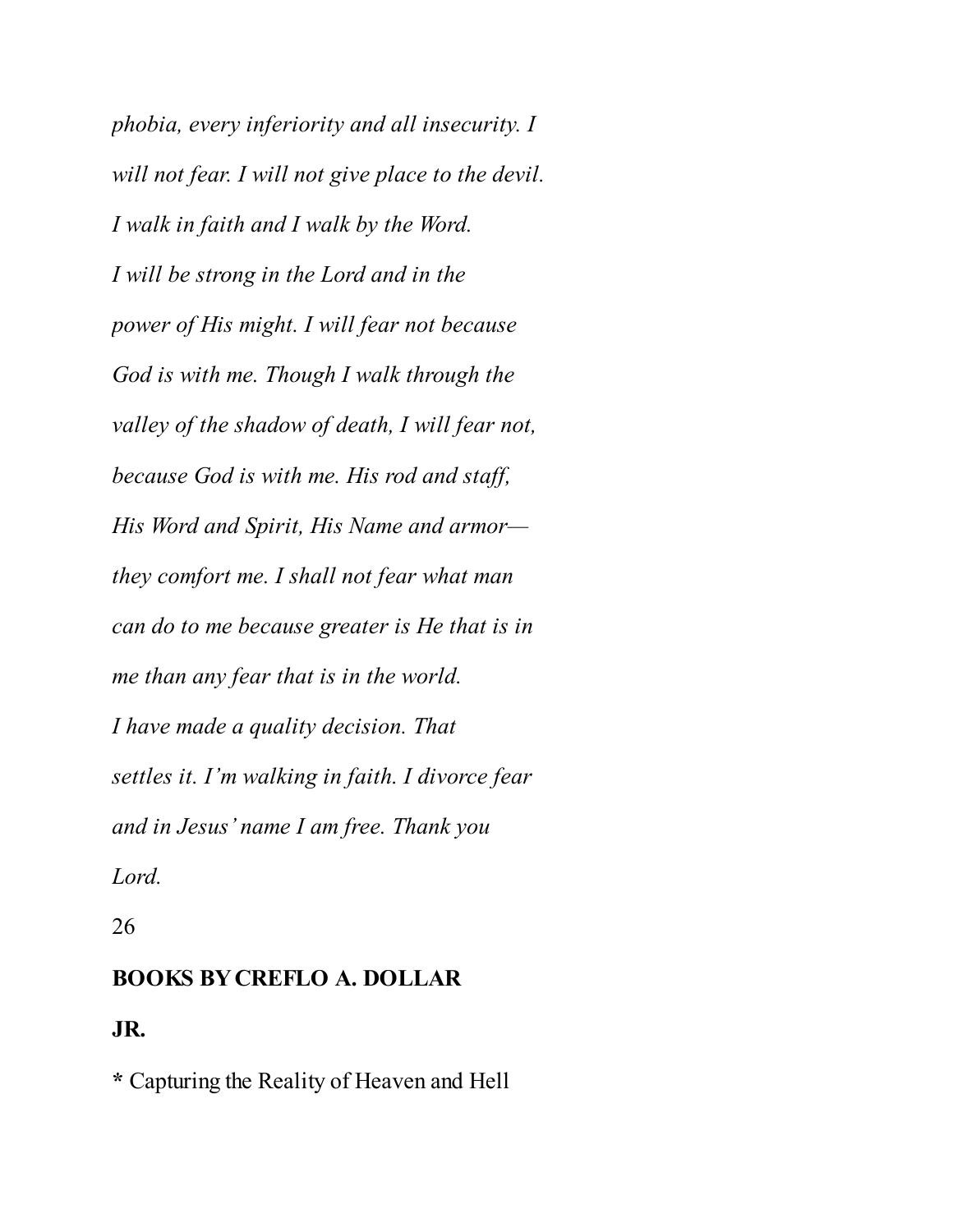- **\*** Confidence: The Missing Substance of Faith
- **\*** The Divine Order of Faith: How to Get from the

Problem to the Answer

- **\*** Exposing the Spirit of Competitive Jealousy
- **\*** The Force of Integrity
- **\*** Hearing from God and Walking in the Comfort of the

# Holy Spirit

- **\*** Lasciviousness: The Results of Neglect
- **\*** Rightness vs. Righteousness
- **\*** Understanding God's Purpose for the Anointing
- **\*** Attitudes
- **\*** The Sins of the Mouth

# **TAPE SERIES BYCREFLO A.**

# **DOLLAR JR.**

- **\*** Deliverance from Lasciviousness
- **\*** Destroying the Root of Debt
- **\*** How to Experience a Deeper Life in Prayer
- **\*** God Wants You Healed
- **\*** Understanding the Season of Sowing and Reaping
- **\*** Understanding God's Way to Financial Prosperity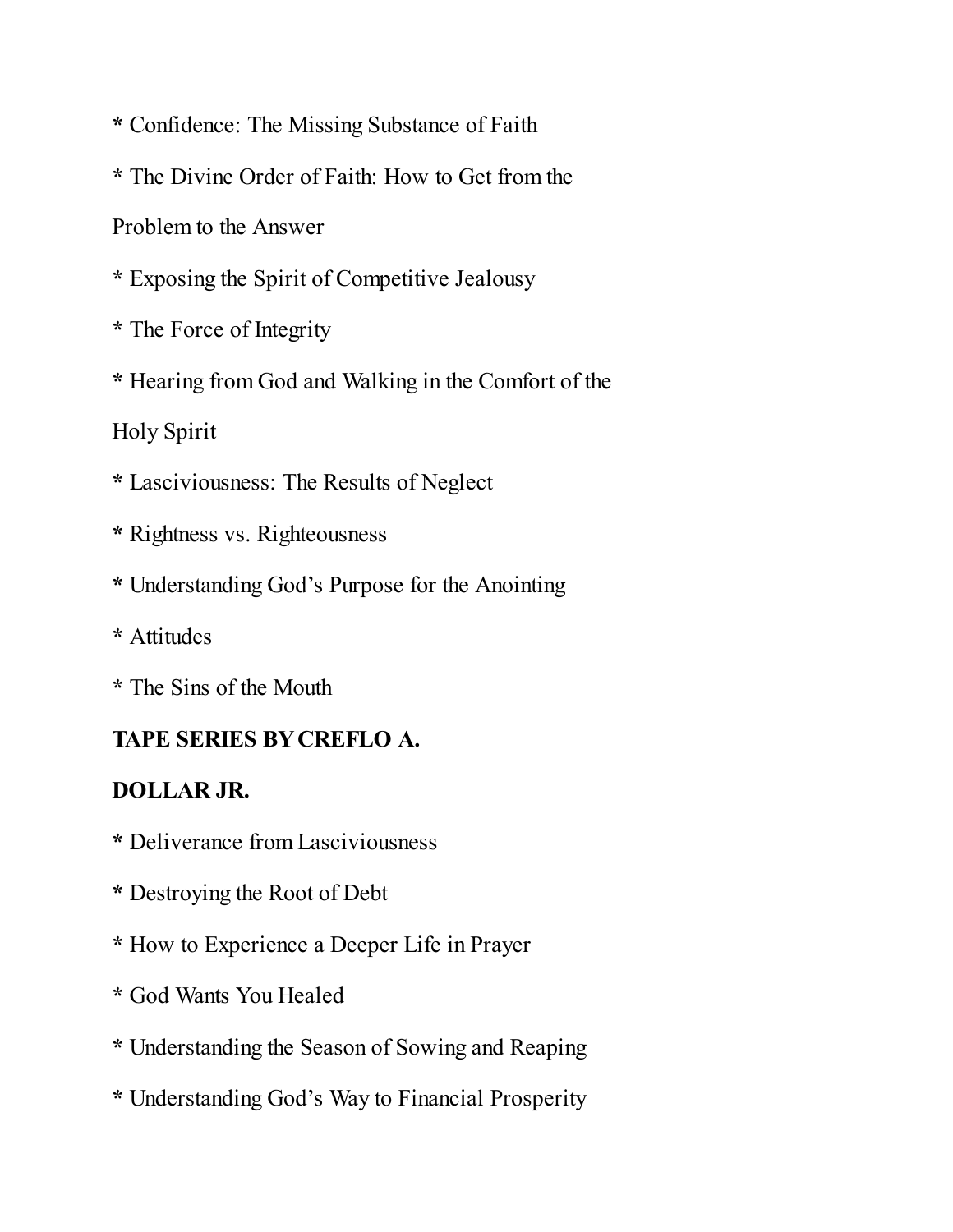- **\*** Covenant Love
- **\*** Healing Your Marriage with Love and Affection
- **\*** God's Plan for the Christian Family
- **\*** The Covenant of Marriage
- **\*** What Do You Do with an Unsaved Spouse
- **\*** Spiritual Warfare
- **\*** Going Through the Furnace



# **NON-SERIES TAPES BYCREFLO**

# **A. DOLLAR JR.**

- **\*** The Mind: The arena of Faith (Part 1)
- **\*** The Mind: The arena of Faith (Part 2)
- **\*** Unforgiveness: A Hindrance to Faith
- **\*** How to Turn your Faith Loose
- **\*** Making a Commitment to Do God's Will
- **\*** A Revelation of Love
- **\*** Commitment to Serve

If you would like more information about this ministry,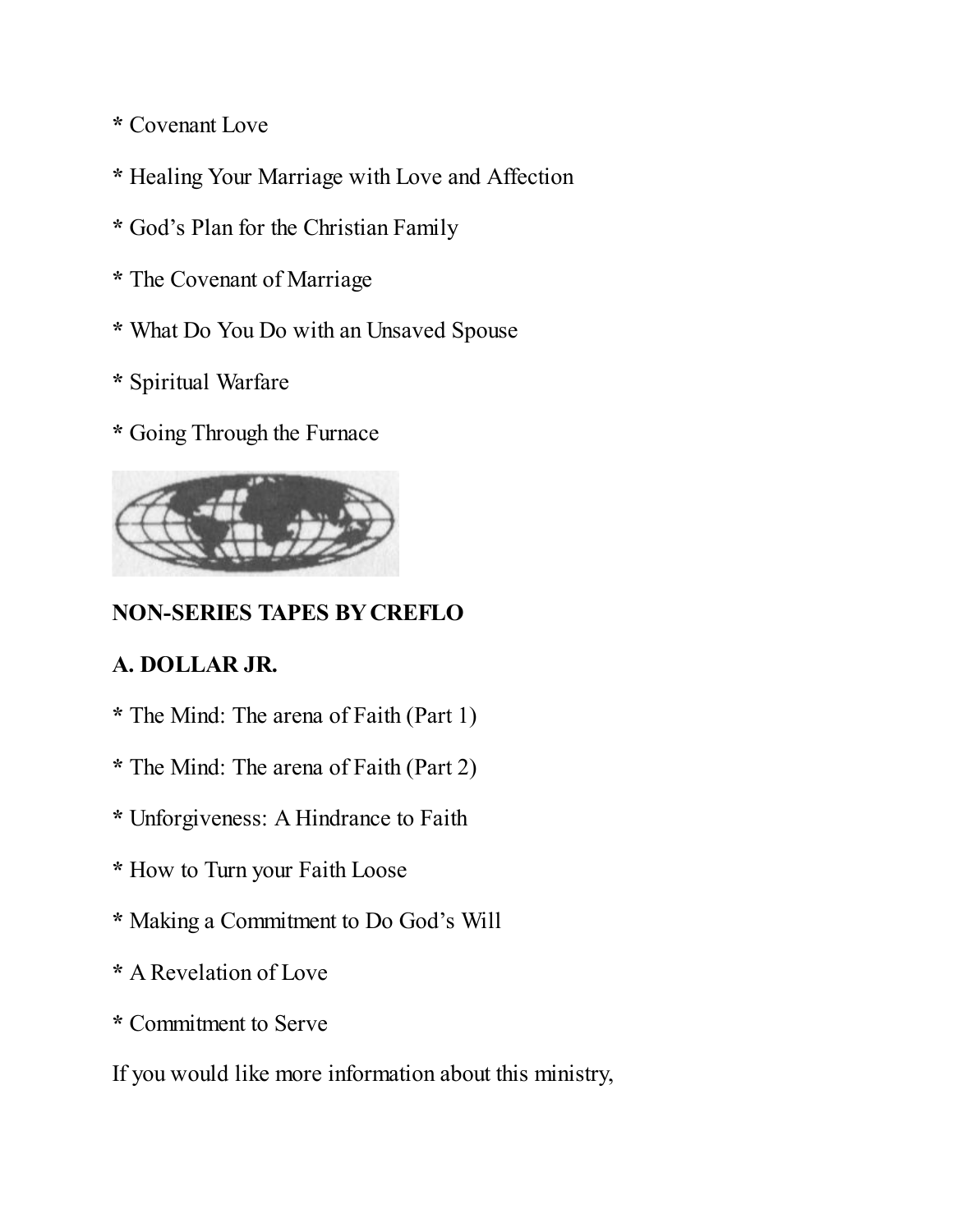or are interested in becoming a partner, please write:

World Changers Ministries

Post Office Box 490124

College Park, Georgia 30349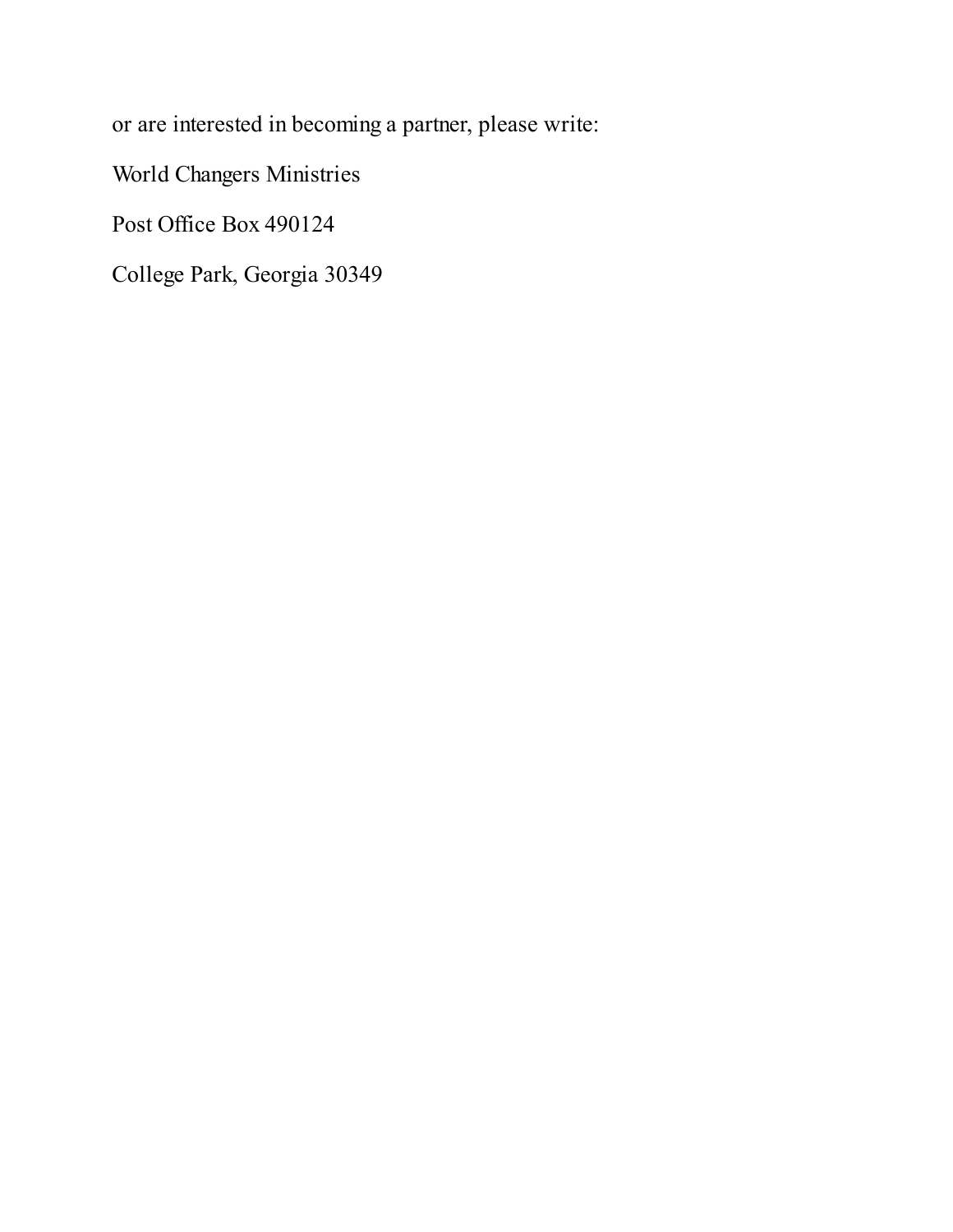#### **About the Author**

Creflo A. Dollar Jr. is Pastor and Founder of World Changers Ministries Christian Center, a non-denominational church located in College Park, Georgia. Formerly an Educational Therapist, he began the ministry with eight people in 1986. He is now an international teacher and conference speaker with a congregation of over 10,000 people. Creflo Dollar has been called by God to teach the Gospel with simplicity and understanding. He can be seen and heard throughout the world on "Changing Your World" broadcasts, via television and radio.